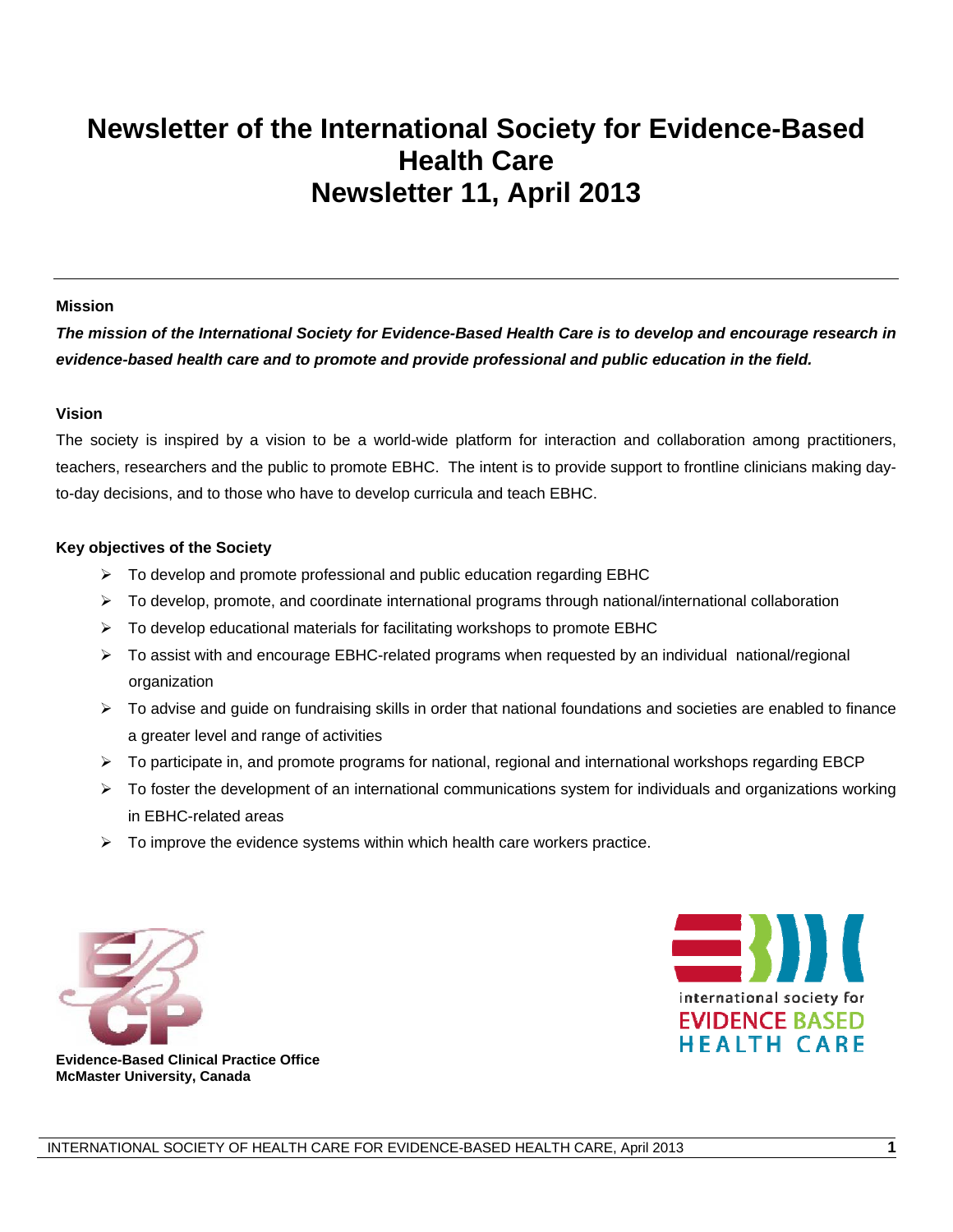# **TABLE OF CONTENTS**

# **TEACHING and PRACTICE TIPS**

| Teaching tips: critical appraisal of meta-narrative systematic reviews using insights from the Users' |  |
|-------------------------------------------------------------------------------------------------------|--|
|                                                                                                       |  |
|                                                                                                       |  |
|                                                                                                       |  |
| Merits and demerits of risk difference (RD), risk ratio (RR) and odds ratio (OR) as measures          |  |
|                                                                                                       |  |
|                                                                                                       |  |

# **RESEARCH and REVIEWS**

| An efficient strategy to allow English-speaking reviewers to identify foreign-language articles          |  |
|----------------------------------------------------------------------------------------------------------|--|
| Addressing the impact of missing participant data for continuous outcomes in systematic reviews 16       |  |
| Considering intellectual, in addition to financial, conflicts of interest proved important in a clinical |  |

# **RESOURCES and REVIEWS**

| New reporting guidelines for equity-focused systematic reviews were published in October 201222 |  |
|-------------------------------------------------------------------------------------------------|--|
| The addition of World Health Organization documents portal to health systems evidence 23        |  |
|                                                                                                 |  |

# **WORKSHOPS AND CONFERENCES**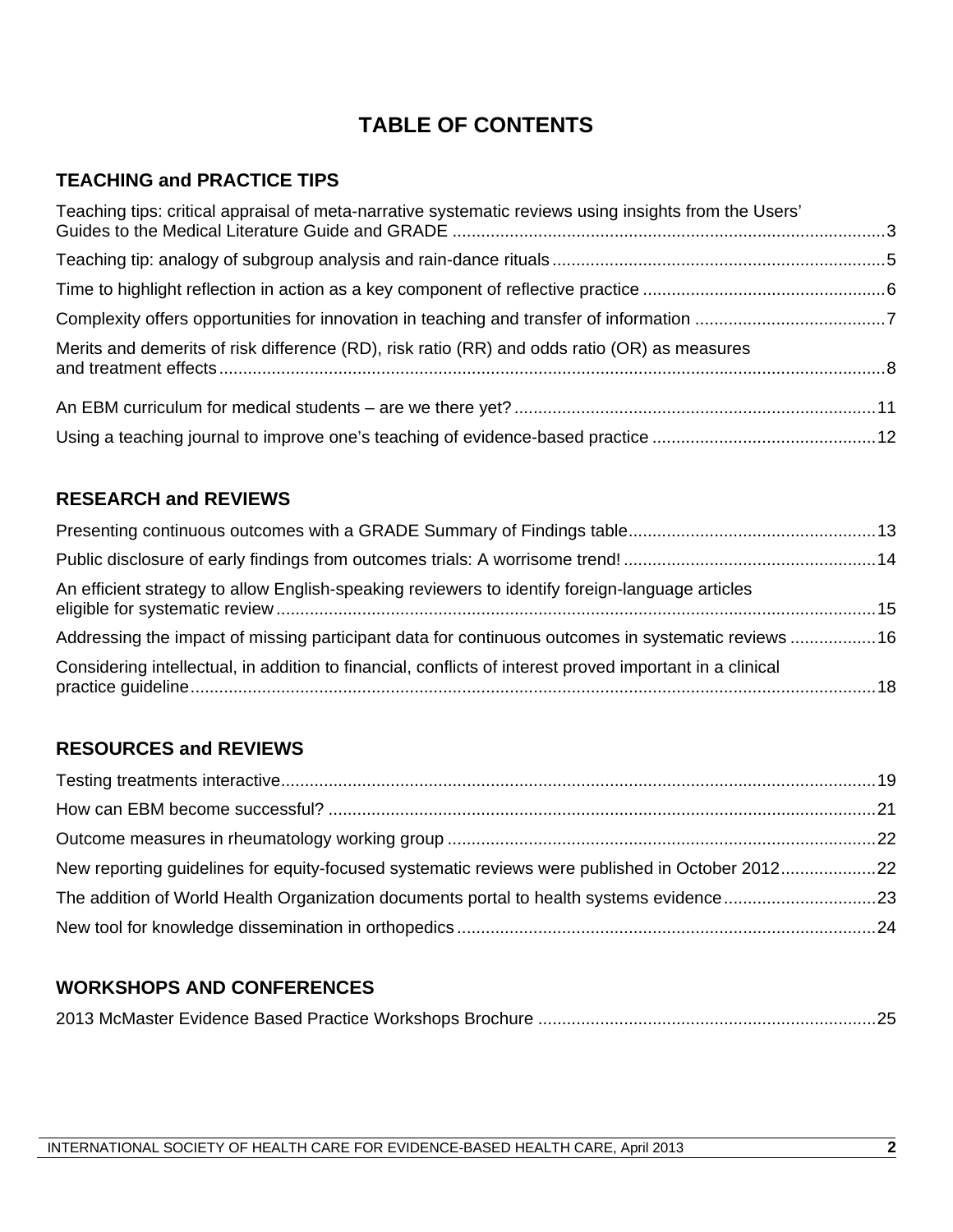# **Teaching tips: Critical appraisal of meta-narrative systematic reviews using insights from the Users' Guides to the Medical Literature Guide and GRADE**

## **Abd Moain Abu Dabrh, Noor Asi, Tarig Elraiyah and M. Hassan Murad**

There is currently general consensus (we hope) that clinical decision making should incorporate high-quality systematic reviews when available. In recognition of this, evidence based medicine (EBM) learners are interested in gaining knowledge and skills on how to read, interpret and critically appraise systematic reviews. When quantitative analysis is conducted as part of a systematic review and a pooled effect size is provided (i.e., meta-analysis), interpretation of findings is more focused and perhaps easier. EBM learners can evaluate their confidence in the estimate of treatment effect; discuss issues of consistency, precision and applicability of the findings. However; it is not uncommon to encounter metanarrative synthesis of evidence, a meta-narrative systematic review (MNSR). What should we teach EBM learners about appraising this kind of reviews?

As a first step, it is important to provide learners with a definition of MNSR and when this type of synthesis is used. MNSR is defined by Greenhalgh as *"a systematic, theory-driven interpretive technique developed to help make sense of heterogeneous evidence about complex interventions applied in diverse contexts in a way that informs policy".*<sup>1</sup> MNSRs are conducted following 6 basic phases: planning (defining the question at hand and a priori criteria for study selection), search (comprehensive systematic review), mapping (identify the conceptual key elements of the research paradigm such as constructs, definitions, confounders, etc.) appraisal (analogous to quality assessment of the included studies), synthesis (describe associations, subgroup effects, etc.) and lastly, making final conclusions. 1 After discussing the definition, we

usually ask learners to think about situations in which someone who is conducting a systematic review may resort to synthesis of data in this manner. It is likely that learners will come up with two main reasons: 1) heterogeneous data (in terms of population, intervention, comparison, outcome and study design) to the extent that providing a pooled effect is inappropriate; and 2) complex evidence, such as the outcome is a construct with multiple domains or that the analytic framework of the review includes multiple questions derived from multiple types of studies. It is also important here to ask learners to differentiate MNSR's from a traditional review articles (narrative or nonsystematic review articles).

Various approaches have been suggested to appraise traditional review articles; however, none of these approaches became popular because these articles are very heterogeneous in nature and their methods and potential biases are never explicit. In the case of MNSRs; however, the situation is different since such studies follow an explicit protocol and standards of reporting exist.<sup>2,3</sup> While there are no established frameworks for appraisal, one can use the framework of critical appraisal provided in the Users' Guides to the Medical Literature (how valid are the results? What are the results? how do these results apply to my patient?). One can also take this process one step further and attempt to rate the confidence in the results using the GRADE framework realizing the limitation of MNSR in that they do not always provide a pooled estimate of effect. Therefore, learners can look for clues for inconsistency across studies, the overall risk of bias and indirectness. Although they may not be able to give a discrete category of confidence (e.g., moderate), they will be able to express whether the results are sufficiently believable or not. The rating exercise itself is a valuable learning opportunity. In BOX, we provide a sample case and an example of brief appraisal of a relevant MNSR.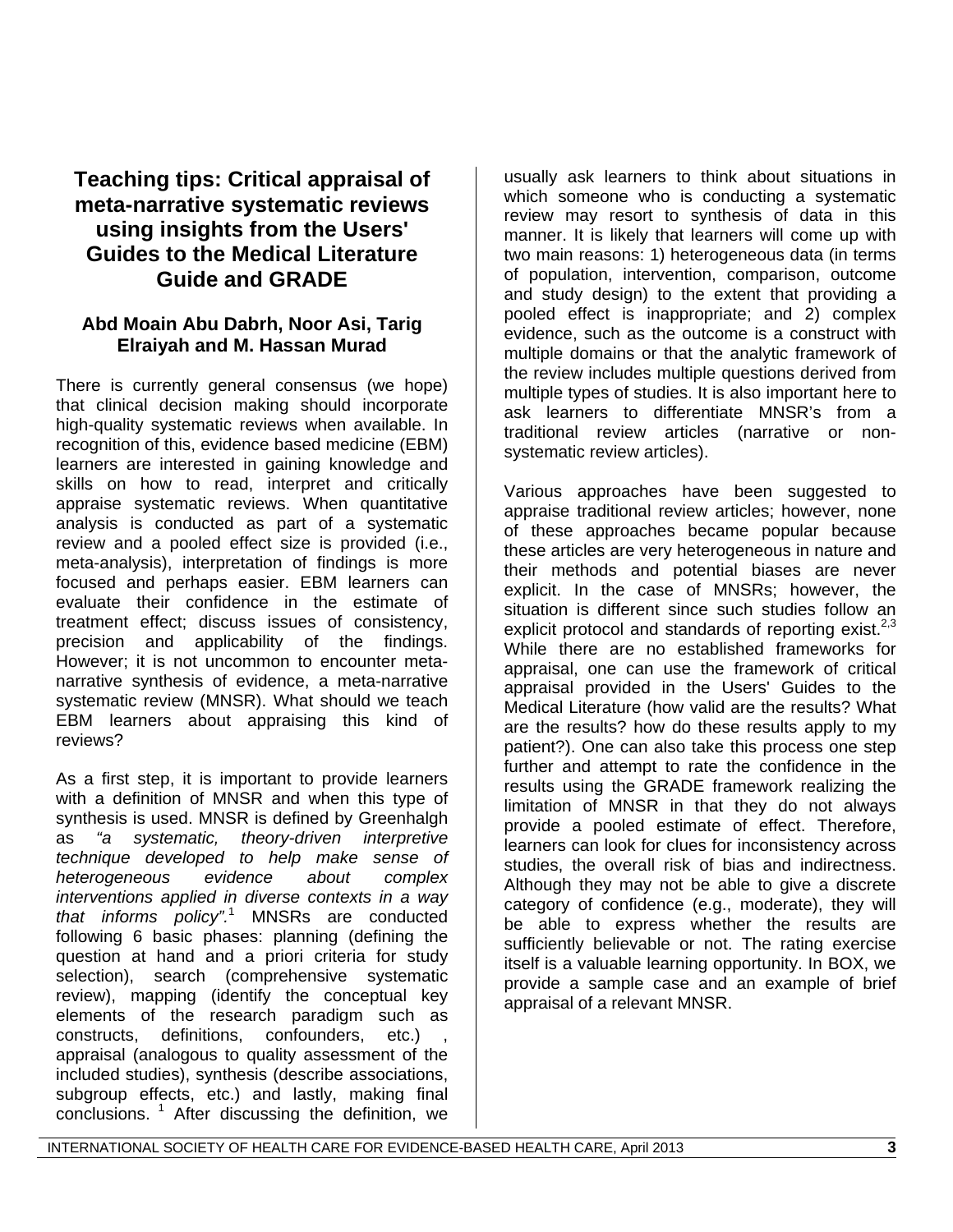## **Scenario and clinical question**

A 19 year old female presents with a concern about cervical cancer screening. From existing guidelines and systematic reviews, we know that there is mortality benefit. However, this benefit is derived from studies in older women. Therefore, we searched for evidence about epidemiologic and contextual data and risk factors of cervical cancer in younger women to help in decision making. We found a meta-narrative systematic review<sup>4</sup>

#### **Are the results valid?**

-*Did the Review Explicitly Address a Sensible Clinical Question?*

Yes, in the absence of definite benefit in this age group, epidemiologic and contextual data will be helpful.

*-was the search exhaustive and study selection and assessments reproducible?* 

The systematic review was comprehensive, searched multiple databases without language restrictions with multiple synonyms and search terms that appeared adequate. Article selection, quality appraisal, and data abstraction was done in duplicate.

*-Were the Primary Studies of High Methodological Quality?* 

Most of the studies were observational and had variable risk of bias; however, the reviewer selected the best available evidence to inform each question

## **What are the results?**

-Infection with high-risk human papillomavirus (HPV) types is a necessary, although not sufficient, cause of almost all cases of cervical cancer

-High-risk HPV infection regress with age (prevalence drops from 35% (age 14 to 19) to 6% (50- 65 years). Infection with HPV is very likely to regress among women with both normal and abnormal cytology results

- The age-adjusted incidence rate of cervical cancer among women younger than 20 years is extremely rare (0.05 case per 100 000)

-National screening programs have not reduced the incidence of cervical cancer diagnosed before age 30

- The risk factors identified for cervical cancer were: the number of lifetime sexual partners, co-infection with other sexually transmitted infections, HIV infection, history of smoking, younger age at first intercourse and at first pregnancy, high parity, and long-term use of oral contraceptives

-Harms of screening are high false positive rate (particularly in younger women), pain and bleeding from biopsies and possible increased risk for preterm delivery (after cold-knife conization)

#### **Confidence in findings**

Incidence estimates, effect of national screening programs and association estimates of risk factors were derived mostly from observational studies. Hence, the confidence is low to moderate. Eligible studies were properly adjusted for potential confounders. There was no imprecision (very large studies). There was no indirectness as the population was quite representative of our patient characteristics

#### **How can I apply the results to patient care?**

-Considering that the patient has none of the risk factors identified in this review, we discussed with her the very low likelihood of benefit from cervical cancer screening in her age group and the fact that HPV infection frequently regresses with time. Harms of screening were also discussed, and the patient opted for no screening at this point

## **References:**

 1. Greenhalgh T, Robert G, Macfarlane F, Bate P, Kyriakidou O, Peacock R. Storylines of research in diffusion of innovation: a meta-narrative approach to systematic review. Soc Sci Med. 2005 61(2):417- 30.

2. Wong G, Greenhalgh T, Westhorp G, Buckingham J, Pawson R. RAMESES publication standards: meta-narrative reviews. BMC Medicine 2013, 11:20

3. Tong A, Flemming K, McInnes E, Oliver S, Craig J. Enhancing transparency in reporting the synthesis of qualitative research: ENTREQ. BMC Medical Research Methodology 2012, 12:181

4. Vesco KK, Whitlock EP, Eder M, Burda BU, Senger CA, Lutz K. Risk factors and other epidemiologic considerations for cervical cancer screening: a narrative review for the U.S. Preventive Services Task Force. Ann Intern Med. 2011 15;155(10):698-705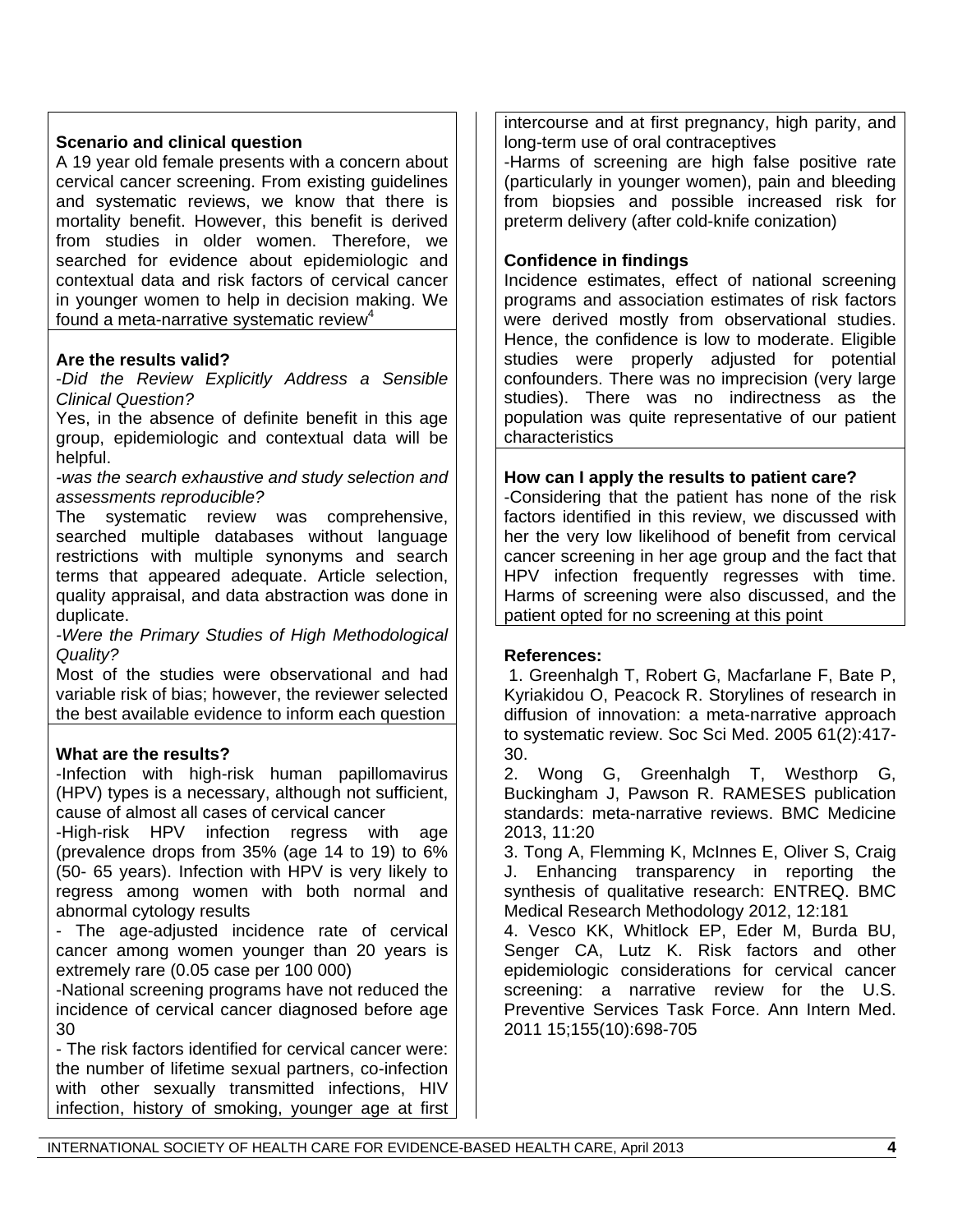# **Teaching tip: analogy of subgroup analysis and rain-dance rituals**

## **Juan Pablo Domecq, M. Hassan Murad, Gabriela Prutsky, Chaitanya Undavalli**

Rain-dancing is an ethnographic term for rituals intended to invoke rain. This ritual has been performed for centuries by Native Americans, Slavic, Romanian, and others all around the world. Many people attest to its validity. The ritual consists of performing a dance to call the rain during drought season. The dance often works! The most logical reason for its success is that firm believers dance every day until it rained and would not stop before the rain.

As Evidence Based Medicine (EBM) teachers and practitioners, this dance reminded us of several important topics that we frequently encounter while communicating certain concepts to learners. We believe the analogy with rain dance is quite helpful as a teaching concept.

EBM learners and practitioners often struggle with subgroups analyses reported in systematic reviews and in randomized controlled trials (RCTs). We know that most of these interactions are spurious and would fail to meet many of the 11-criteria for a believable subgroup analysis<sup>1</sup>. Yet, subgroup analyses are often quite compelling to readers because of the desire to provide individualized care to patients with characteristics consistent with the subgroup variable. A formal study has found that 44% of RCTs report subgroups analyses with a median of 6 per outcome<sup>2</sup> and a range of 1 to the exorbitant number of 144. Reporting of subgroup analyses is more common among RCTs sponsored by industry in which the primary outcome is nonsignificant<sup>3</sup>. Systematic reviewers may overuse subgroups analysis as well. For example, a systematic review $4$  evaluating the benefits and harms of Vitamin D (Vit D) for reducing mortality in adults performed different subgroup analyses on this outcome and they made a strong claim for their validity. For instance, regarding a mortality benefit by using Vit D3 and the lack of such benefit when using Vit D2 claimed by the authors failed to meet some important criteria. The authors did not perform an interaction test between Vit D3 and Vit D2 estimates and they did not pre-specified the

direction of the subgroup effect. Also they perform 18 other subgroup analysis increasing the likelihood to discover interactions only by chance.

We are proposing an analogy (figure 1) between rain-dancing rituals and overuse of subgroup analysis in RCTs and systematic reviews. We believe this example highlights the importance of conducting a limited number of subgroup analyses that are specified a priori. This analogy can also be used to explain another unfortunate and prevalent practice which is data mining and fishing for significance in observational datasets. It is very common for these studies to fail to report how many analyses were actually done and how many hypothesis were tested; and only present significant findings<sup>5</sup>. Type 1 error in repeated testing and multiple comparisons may become intuitive to EBM learners when they are introduced to the analogy of dancing for the rain.

Figure 1.



## **References:**

- 1. Sun X, Briel M, Walter SD, Guyatt GH. Is a subgroup effect believable? Updating criteria to evaluate the credibility of subgroup analyses. *BMJ* 2010;340:c117.
- 2. Sun X, Briel M, Busse JW, et al. The influence of study characteristics on reporting of subgroup analyses in randomised controlled trials: systematic review. *BMJ* 2011;342:d1569.
- 3. Sun X, Briel M, Busse JW, et al. Credibility of claims of subgroup effects in randomised controlled trials: systematic review. *BMJ* 2012;344:e1553.
- 4. Bjelakovic G, Gluud LL, Nikolova D, et al. Vitamin D supplementation for prevention of mortality in adults. *Cochrane Database Syst Rev*. 2011(7):CD007470.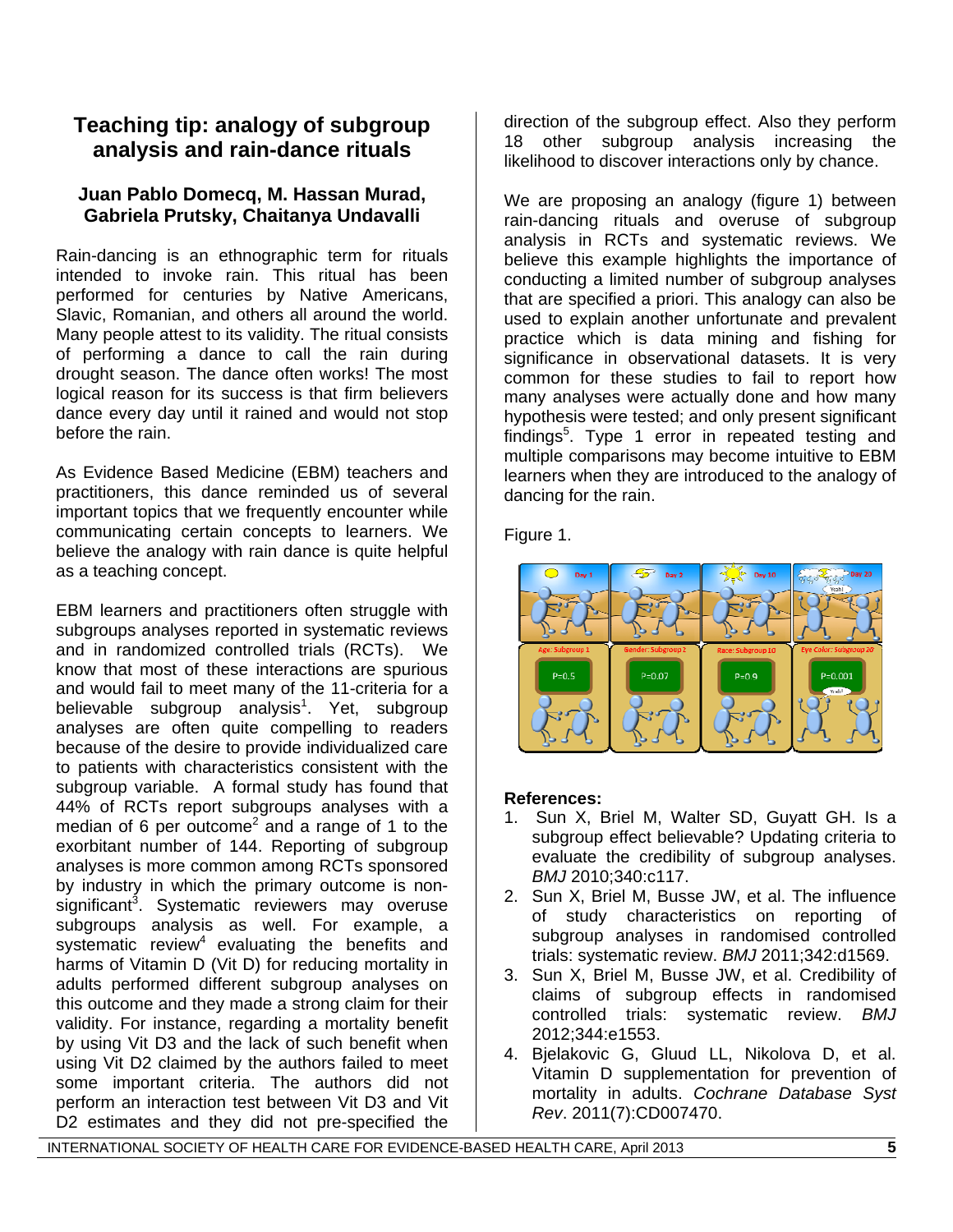5. Chan AW, Hrobjartsson A, Haahr MT, Gotzsche PC, Altman DG. Empirical evidence for selective reporting of outcomes in randomized trials: comparison of protocols to published articles. *JAMA* May 26 2004;291(20):2457-2465.

# **Time to highlight reflection in action as a key component of reflective practice**

# **Victoria Hodgetts, Sadia Malick,**

Reflective practice involves self-awareness, selfcriticism and self-assessment as well as a desire for continuing professional development.

Shon<sup>1</sup> describes two types of reflection

- 'reflection-in-action' where the competent practitioner uses knowledge, experience and judgment to guide decisions in real life clinical situations as they are happening.
- 'reflection-on-action' which happens after the experience, enables learning about clinical practice and promotes development of such practice.

Retrospective reflection (reflective on action) is now a key component of trainee education across all specialties in the UK. This reflection requires the identification of a prescribed number of cases and consideration of actions and review of best practice.

In the UK the Royal College of Obstetricians and Gynaecologists recently underwent a major change in its curriculum for trainees; specifically, reflection and reflective practice was brought to the forefront in teaching and learning. The College implemented this change in recognition that learning to reflect and learn from difficult clinical situations in which the trainees have been directly involved is a crucial part of being a good doctor. Most importantly it was acknowledged that an adverse clinical situation is a significant event and either merely discussing it with colleagues or, worse, ignoring it, will lead to a high probability that it will happen again.

Formal evaluation of reflection by colleagues creates an opportunity for

- Self awareness.
- Analysis and evaluation of the experience and the assumptions underlying it.
- Integration of a range of experiences.
- Identification of learning needs and addressing them
- Critically appraising practice and planning for the future

Greenwood<sup>2</sup> describes reflection in action as the ability "to think about what one is doing whilst one is doing it; it is typically stimulated by surprise, by something which puzzled the practitioner concerned". This ability often defines good clinicians as they have the ability to think and do at the same time.

In the context of healthcare there must be a culture of 'reflection in action' during everyday routine clinical work to produce competent clinicians of the future. An integral culture of openness in clinical decisions and a relationship between trainer and trainee to review each part of the clinical ward round, clinical consultation and surgical procedure as it occurs. This approach will help to shine a critical light on historical practice patterns. Reflection in action implemented as described will ultimately provide a vehicle for the incorporation of EBM into practice.

An important question is: How should we be developing trainee's reflection in action? Squires<sup>3</sup> suggested a framework for learning medicine. This framework centers around a three dimensional model and according to Squires provides a "scaffolding" to allow practitioners to reflect.

Dimensions  $1 -$  "What do doctors do?"<sup>3</sup> Functions of a doctor.

Dimension  $2$  – "What affects what a doctor does?  $3$ . Variables.

Dimension  $3 -$  "How do they do it?"<sup>3</sup> Procedures.

Understanding this three dimensional model allows a clarity of thinking when performing the duties of doctor and gives a framework that develops reflection in action and reflection on action by allowing doctors to understand what they do.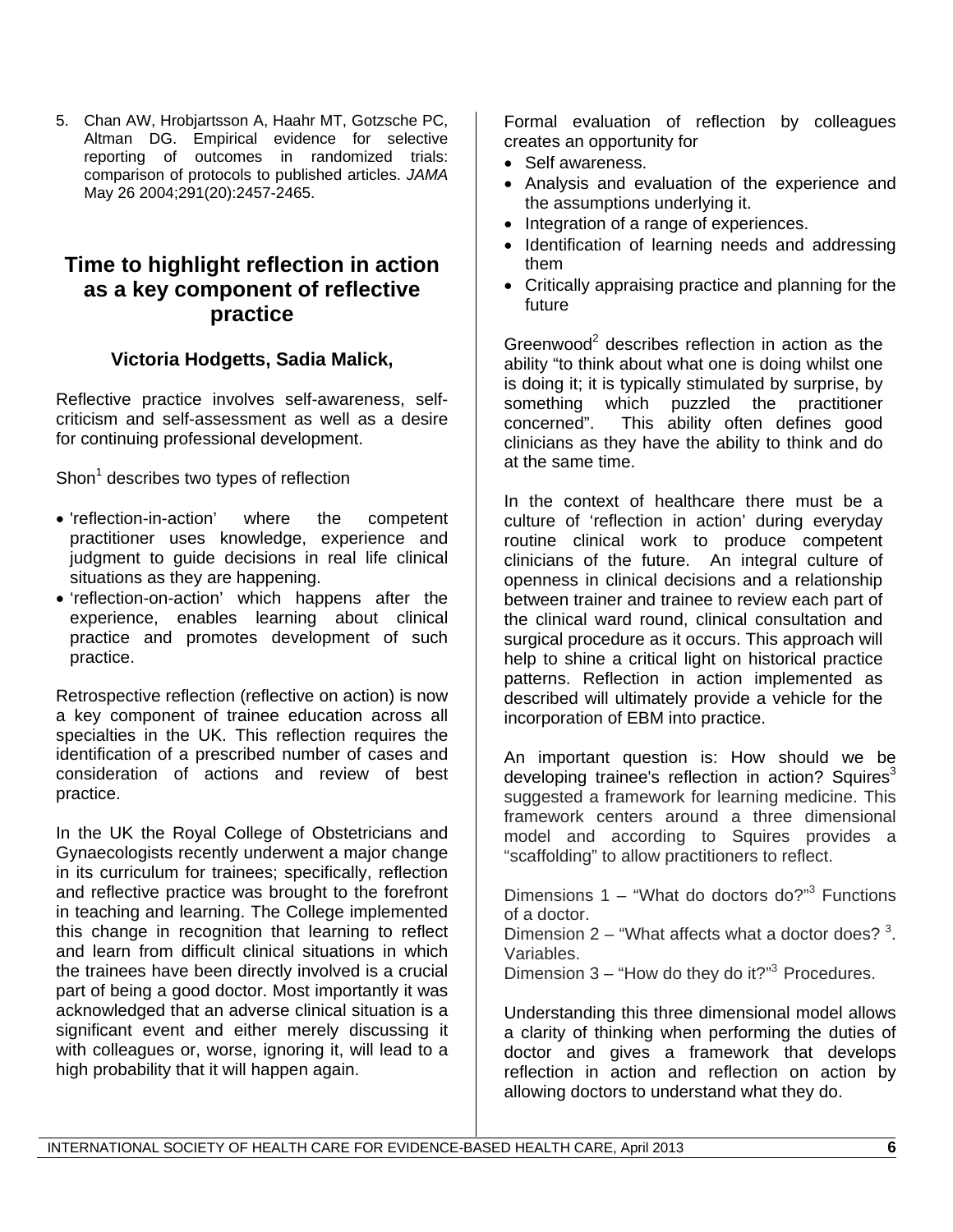

**Figure 1** Squires three dimensional model. Figure taken from Squires G Modeling Medicine. Med Educ. 2002 Nov 36(11):1077-82

## **References:**

1. Schön, D. (1983) The Reflective Practitioner. How professionals think in action, London: Temple Smith.

2. Greenwood J (1993): Reflective practice a critique of the work of

Argyris & Schon. Journal of Advanced Nursing 19 1183-1187

3. Squires G. Modeling Medicine. Med Educ. 2002 Nov;36(11):1077-82.

# **Complexity offers opportunities for innovation in teaching and transfer of information**

## **Osama Altayar, Noor Asi, M. Hassan Murad**

Network meta-analysis (NMA) allows for the simultaneous comparison of multiple therapies using direct evidence (head-to-head studies) and indirect evidence (evidence extrapolated from comparison with a common comparator). NMA is complex by nature and more difficult for evidencebased medicine (EBM) teachers to explain to learners compared to usual pairwise comparisons derived from 2x2 tables. The assumptions of NMA, particularly the Bayesian ones, are often implicit and critical appraisal is challenging. Furthermore, depicting the result of NMA in a figure is problematic. Compared to traditional forest plots, which are very helpful for graphically representing each trial's contribution to a pooled effect estimate, in NMA there are multiple domains of information to be conveyed to readers (the interventions, comparisons, effect size, network consistency or coherence, quality of evidence, etc.).

Therefore, innovations are needed to 1) improve the transfer of information to evidence users through figures and visual aids, and 2) facilitate evidence appraisal in a journal club or other educational settings. We provide a figure that describes several domains or categories of information, that we believe provides a helpful framework for addressing the aforementioned issues.

The figure compares interventions used to prevent symptomatic venous thromboembolism<sup>1</sup> in hospitalized medical patients:

- 1. The figure focuses on the most important outcome that drives decision making in terms of benefit (symptomatic venous thromboembolism derived from randomized trials) conveyed using relative effects (odds ratio). Odds ratios are followed by a verbal qualifier to imply directionality (a problem in current network meta-analysis graphs).
- 2. Each intervention is represented by a cylinder. The area of the circular surface is proportionate to the sample size.
- 3. The tradeoff or most important burden of treatment is depicted as the depth of the cylinder (trying to convey a negative tradeoff with the figure sinking away from reader). In this case it is the bleeding rate. The treatment burden is presented here as an absolute rate associated with each intervention. The burden of treatment may be more appropriately derived from large observational studies (not included in the network of trials), from economic analysis if it was cost outcome, from qualitative studies if it was burden of administration, etc. Therefore, measures of

INTERNATIONAL SOCIETY OF HEALTH CARE FOR EVIDENCE-BASED HEALTH CARE, April 2013 **7**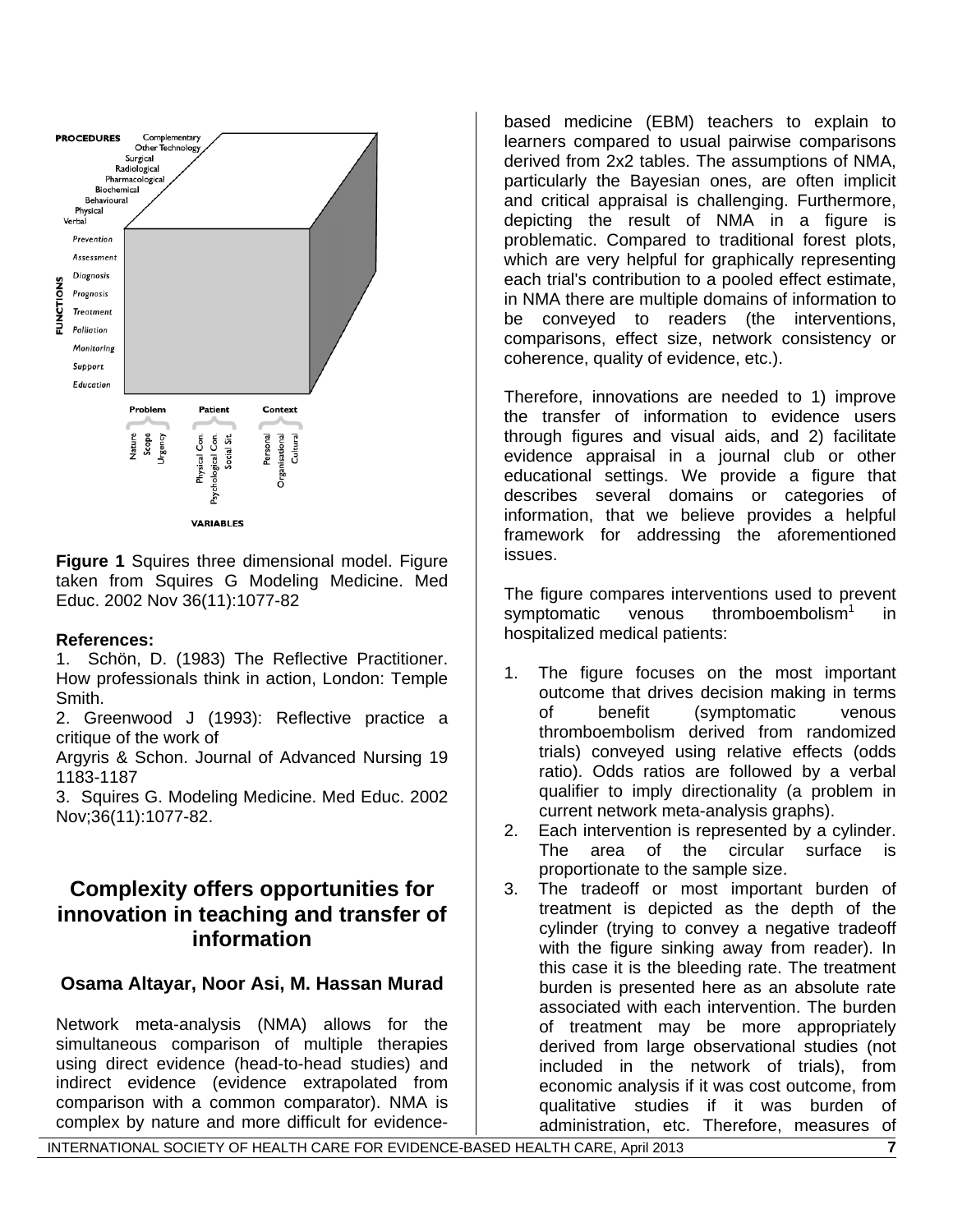types other than a ratio of risks and odds can be presented as a second dimension (depth).

- 4. Direct comparisons are represented by the connecting lines. The width of the lines reflects the number of direct comparison studies. Dotted lines represent indirect comparisons.
- 5. The color of connecting lines reflects the quality of evidence (i.e., confidence in the estimates: green is high, yellow is moderate, red is low and black is very low).
- 6. When the direct and indirect comparisons are different in terms of quality of evidence (confidence level) or magnitude (inconsistent network), then both are displayed. Otherwise, they were combined.

In a journal club, discussants often avoid NMA's because of their complexity and the inability of the facilitator to explain the barrage of information in such articles. However, if information is conveyed using intuitive graphic means, a journal club can focus on the important components presented in the attached figure and deemphasize other information and jargon.

Examples of educational opportunities from this figure:

## *For beginners (EBM newbies), discuss:*

-What are the different relative effect measures, how they are calculated, how do we determine their direction, and when is it appropriate to use each of them?

-Why do we need indirect comparisons in the first place? Discuss industry sponsored trials and why we don't have too many head-to-head trials

-Why is evidence graded, what is GRADE, what is confidence in estimates?

## *For advanced users (EBM veterans), discuss:*

-Imprecision and how it relates to the confidence in the estimates (LMWH vs. UFH bid)

-Explain how direct and indirect evidence can give disparate results (UFH tid vs. placebo), have varying levels of confidence in the estimates (UFH tid vs. LMWH), or consistent effect and confidence (LMWH vs. placebo)

-The tradeoffs of benefits and harms in this specific scenario

Many other examples of educational opportunities can be derived from reviewing this figure with learners. Such discussion will shift their focus from

the complicated statistics to core concepts (confidence in estimates, consistency, etc.) that are more proximal and relevant to learners and those interested in applying EBM in practice.

With the explosion of information and increasing complexity of decision making, future innovations in communicating multifaceted information will likely involve animation, sound and other effects beyond what print media currently offers.

## **Legend:**

\*Adapted from Phung et al, fictitious data added for demonstration purposes, the outcome of most importance represented in this graph is symptomatic venous thromboembolism.



## **References:**

1. Phung OJ, Kahn SR, Cook DJ, Murad MH. Dosing frequency of unfractionated heparin thromboprophylaxis: a meta-analysis. Chest. 2011 Aug;140(2):374-81

# **Merits and demerits of risk difference (RD), risk ratio (RR) and odds ratio (OR) as measures of treatment effects**

## **Kameshwar Prasad**

To communicate the effects of treatment, ideal effect measures should –

1. be easy to understand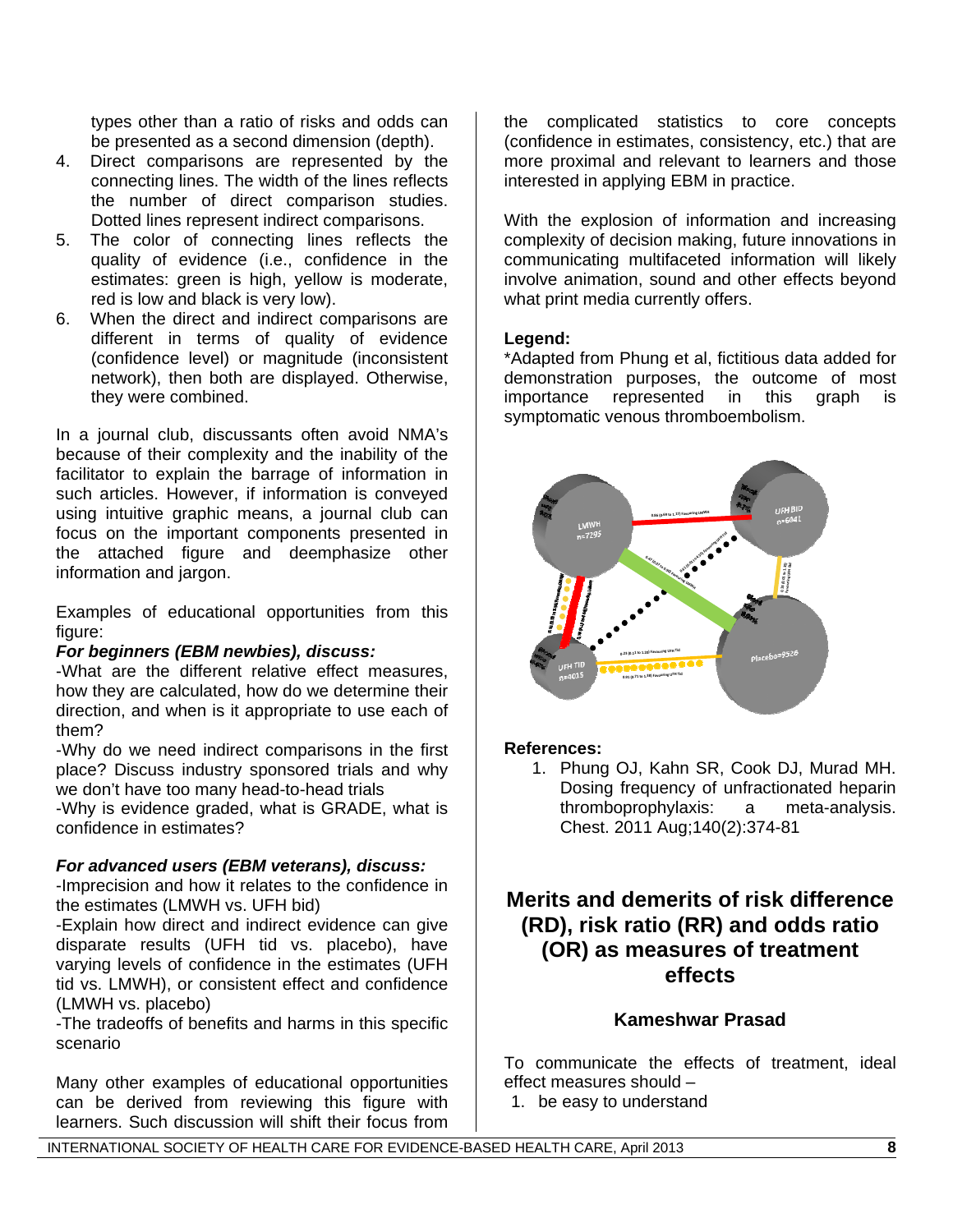- 2. be meaningfully applicable to all kinds of patients
- 3. covey the same idea whether you measure unfavourable (e.g. death) or favourable (e.g. survival) outcomes

## **Example**

Let us say the results of a study showed that 50% of stroke patients treated in a general medical ward (herein after called 'ward') were dead or institutionalised at follow-up whereas only 25% of similar patients treated in a stroke unit suffered these outcomes. Thus, stroke unit –reduced the risk of death or institutionalisation by 25% (25%- 50%).

# **Odds Ratio (OR)**

We often express statements such as, "odds of the England team winning the cricket match are 1:4". What does this mean? It means: if there is one chance of winning, there are four chances of losing. In other words, one in five (20%) chance of winning and four in five (80%) chance of losing. Chance is probability. Odds of 1:4 means 20% probability of winning and 80% probability of losing. Thus, odds looks at both sides of the coin – win vs. lose, death vs. survival, improvement vs. deterioration. Odds of 1:4 is equal to  $\frac{1}{4}$ , which is 0.25 or 25%. You can see that 25% odds of winning means 20% probability of winning. You need not bother about this interrelationship. All you need to remember is that odds expression requires probability of one side of the coin (winning, for example) in the numerator and probability of the other side of coin (losing, in our example) in the denominator.

Let us say, 20% of the patients in the treatment group died, that means 80% survived in the treatment group. So, what is odds of death in the treatment group? Remember, for odds we will have to have chance (probability) of death in the numerator, which is 20%; and chance of survival in the denominator, which is 80%. So, the odds will be 20%/80% (in decimals, 0.2/0.8). This is equal to  $\frac{1}{4}$ .

Now, let us say, 25% of the patients in the control group died, which means 75% survived. So, the odds of death in the control group is 25%/75% (or  $0.25/0.75$ ) = 1/3.

Therefore, the **odds ratio** which usually has odds of death (or any adverse event) in the treatment group as the numerator and odds of death in the placebo group in the denominator will be equal to  $1/4/1/3 = 1/4 \div 1/3 = 1/4 \times 3/1 = \frac{3}{4} = 0.75$  (or 75%) Thus one way of expressing the treatment effect is the odds ratio =  $0.75$  (=75%).

In the example above, the odds of death or institutionalisation in the 'stroke unit' group is 50:50 = 1, whereas in the 'general ward' group it is 25:75=1/375:25 = 3. The odds ratio for institutionalisation with stroke unit vs. general ward is 1/3.

## **Risk Difference (RD) or Absolute Risk Reduction (ARR)**

Risk difference has three merits:

- (i) Easy to calculate and interpret: You have to do only a subtraction, RD tells you how much difference the intervention could make.
- (ii) It is symmetrical i.e. conveys the same effect whether you measure the favourable or unfavourable outcome. In the example above, if you measured the favourable outcome like 'going home', still the difference will be the same. 50% went home in the 'ward' group and 75% went home in the stroke unit group  $-$  a difference of 25%, which is the same in magnitude as earlier.
- (iii) It facilitates calculation of the Number Needed to Treat (NNT).
- (iv) A confidence interval can be calculated even when no patient had the outcome of interest in any group. For example no patient was institutionalised or died in any group. However, it has some demerits:
- (i) Sometimes, it contains so many zeros that it takes effort to read out and interpretation becomes difficult. and interpreted easily(for example mammography programme over seven years makes a difference of 0.0006 i.e 0.06%. in breast cancaer mortality. The number is difficult to read and comprehend.
- (ii) It cannot apply equally to all types of patients. Consider the **two patients with acute stroke**  one mild and one severe. You might think (though it is not correct) that a severe patient's risk of death / institutionalisation whose baseline risk was 90% would be down to 65%  $(90\% - 25\%)$ , but what about the mild patient  $$ whose baseline risk is 2%. How can the stroke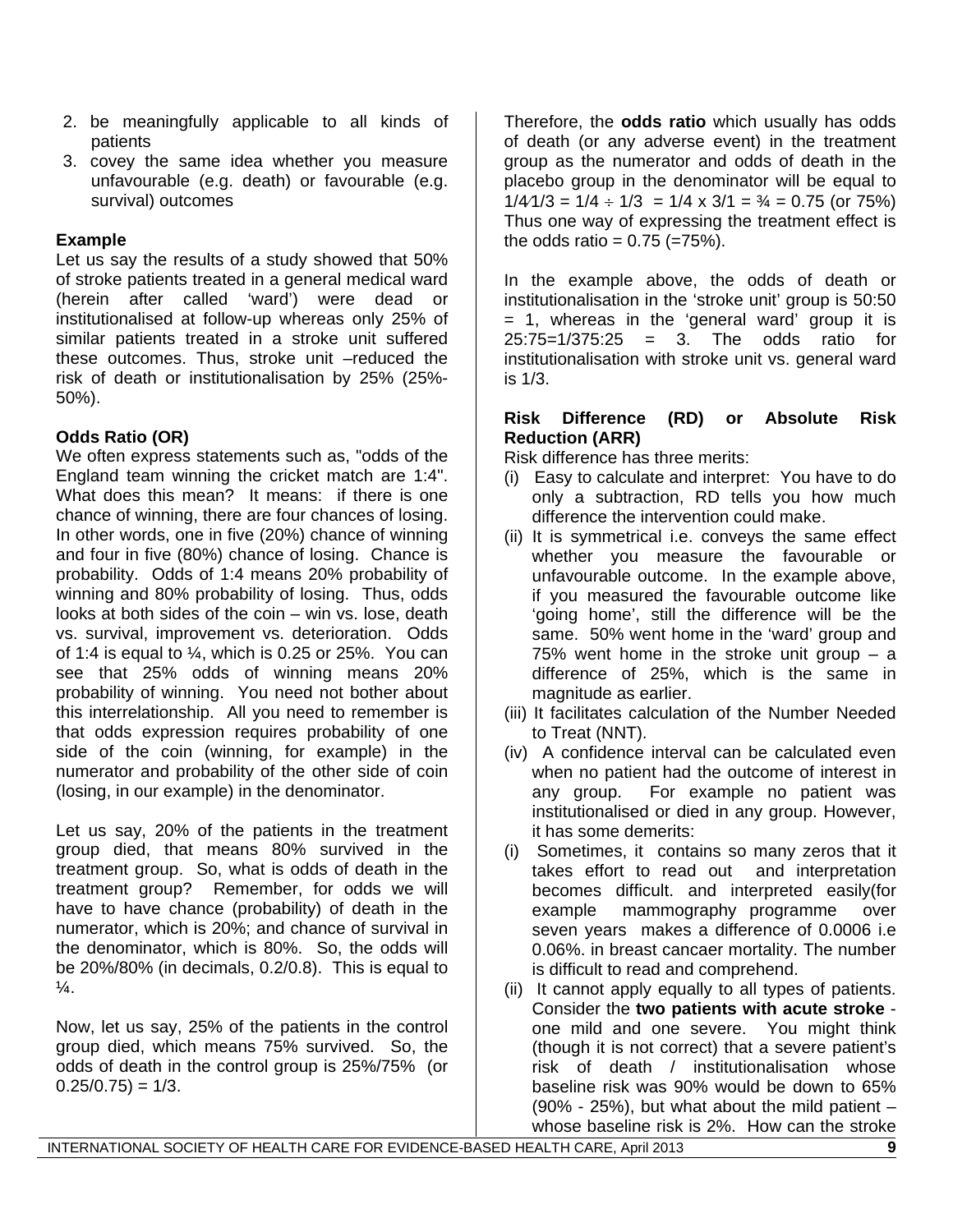unit make a difference of 25%, when the total risk is 2%? This illustrates the difficulty in using the RD (or ARR) from the study data (However, RR is equally applicable in both cases - see below).

## **Risk Ratio or Relative Risk (RR)**

It has the merit of applicability to all kinds of patients. For example, in the example above, RR would be  $25\%$  /  $50\% = 0.5$  (=50%). That means risk of institutionalisation or death with treatment in a stroke unit is 50% of that with treatment in general medical ward. Thus, the RR would be 45% (half of 90) with the stroke unit treatment in severe stroke cases, whereas it would be 1% (half of two percent) in mild stroke cases. RR easily applies to both.

However, the demerit in RR is that it's not symmetrical. Above you have seen the stroke unit halves the risk of unfavourable outcome. If you measure favourable outcome here (like 'going home'), then it should double its rate; but no. With 75% going home in the stroke unit group and 50% in the ward treatment group, RR of 'going home' is  $75\%$  /  $50\%$  = 1.5, rather than two. The other demerit which you might have noticed is that it does not sound right to say risk of 'going home'. Going home is a favourable outcome and risk is a rather loaded concept which sounds awkward in association with favourable outcome.

To summarise, merits of RR is

- (i) Applicability to all kinds of patients
- (ii) Easier to interpret than odds ratio

Its demerits are:

- (i) Asymmetry: If there is 10% risk of death in experimental group; and 40% in control group;  $RR = 0.25$  i.e.  $RRR = 1-0.25 = 0.75$ ; or 75% risk reduction. If we counted survival, risk of survival in experimental group will be 90% and in control group  $60\%$ ; RR = 1.5, that means relative risk increase of survival 50%. You can see that one way it is 75%, the other way 50%. This is the asymmetry. Risk of survival sound awkward. Risk sounds alright only for unfavourable outcomes; not favourable ones. So this is not a neutral concept.
- (ii) Lack of neutrality
- (iii) There is no way to calculate confidence interval of RR when there is zero event in both the

treatment groups, for example, no death in any of the two groups in a study.

## **Odds Ratio (OR):**

- The merits of OR is that:
- (i) Like RR, it is applicable to all kinds of patients, irrespective of their level of risk without the treatment.
- (ii) It is not a loaded concept. It's neutral. Odds of going home sounds as appropriate as odds of institutionalisation or death. Just as odds of winning or losing both sound acceptable.
- (iii) It is symmetrical. In one example above, the odds of institutionalisation or death in the 'stroke unit' group is  $50:50 = 1$ , whereas in the 'general ward' group it is25:75=1/3. The odds ratio for institutionalisation or death with stroke unit vs. general ward is 1/3. Now, let us see what happens if we measured odds of going home. This is  $50:50 (=1)$  with stroke unit group and 75:25 with the general ward group is 3. Therefore, odds ratio of going home is  $3 \div 1 = 3$ . Thus odds of institutionalisation with stroke unit care is 1/3 of that with general ward. Similarly odds of going home with stroke unit is 3 times that with general ward. The symmetry is clear and no matter what you measure – the favourable or unfavourable outcome, it gives the same impression.
- (iv) The fourth merit of OR is that it can be used in one of the commonest form of adjusted analysis (using logistic regression), whereas RD or RR cannot be
- (v) It has certain mathematical properties that make it a favoured measure for some statistical calculations including metaanalysis.

The demerits of OR is that:

- (i) It is a difficult concept to understand and interpret for health professionals
- (ii) If interpreted like RR, it overestimates the treatment effects. OR and RR are similar only when events in the control and experimental group is 10% of less or when they are close to one.
- (iii) As with the RR, there is no way to calculate the confidence interval around OR, when there are zero events in both the treatment arms. Only RD lends itself to calculation of confidence intervals in this situation.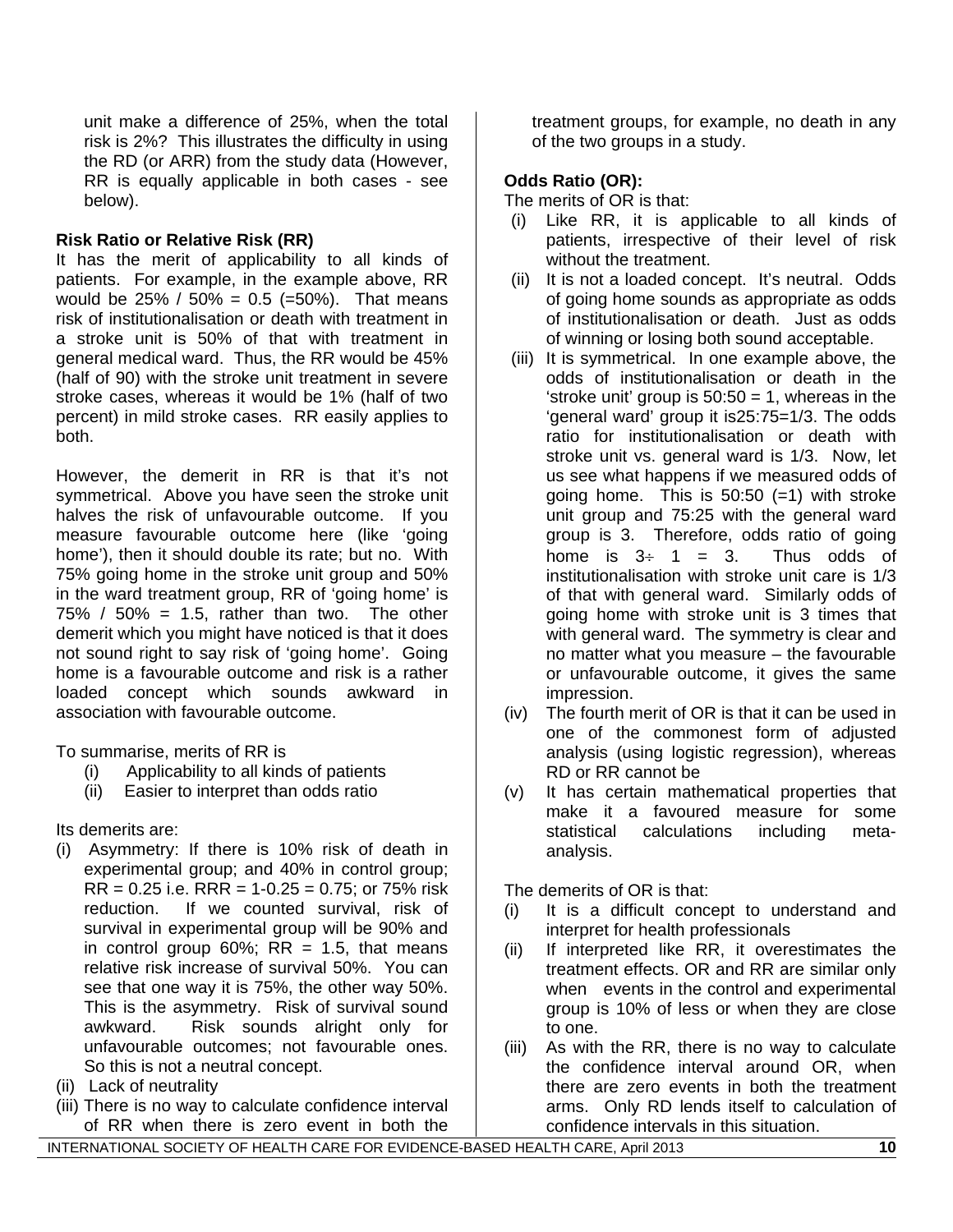# **An EBM curriculum for medical students – are we there yet?**

# **Philip Clayton and Craig Mellis**

The teaching of evidence based medicine (EBM) to medical students, once controversial, is now considered essential. However, developing a medical school EBM curriculum can be challenging. Issues include deciding what do new graduates really need to know to practice EBM effectively; overcoming time constraints which prevent us teaching everything we would like to cover; competing curriculum demands from other important disciplines; students preference to focus their learning on topics that they perceive to be more directly relevant to clinical practice; and students generally have little clinical experience with which to understand the critical role that EBM plays in modern medical practice. While ideally, most of the teaching should occur routinely during clinical practice, shortages of clinical tutors with EBM knowledge and skills make it difficult to ensure that all students are engaged in this manner. Consequently, at least some of our EBM teaching is, of necessity, centralised.

The International Society for Evidence –based Health Care (ISEHC) is in the process of developing a generic EBM curriculum for Medical Schools, and although some progress has been made, we are certainly not there yet. Sydney Medical School was an 'early adopter' of EBM, having introduced EBM as a key theme for medical students 15 years ago. We recently carried out an extensive review of EBM components within our Medical Program in order to update and refresh our EBM curriculum.

Our goal is for all our medical graduates to be proficient *users* of the EBM literature – that is, they need to acknowledge gaps in their knowledge, be able to ask answerable clinical questions, rapidly acquire the best available evidence, to be aware of how to critically appraise that evidence, and to appropriately apply evidence to their individual patients. We do not seek to teach students how to conduct research studies in order to *generate* EBM literature (although many students optionally undertake supervised research projects).

Our EBM curriculum is integrated across all 4 years of the course through a combination of (a) early introduction via formal lectures on basic EBM principles, (b) small group tutorials and written tasks designed to guide students through the process of using EBM in their clinical practice, and (c) assessment of student's EBM knowledge. The essential topics covered in our curriculum, their timing, plus assessment tasks, are detailed in the Table.

Since our EBM curriculum was originally designed there has been a dramatic change in access to information brought about by the proliferation of electronic devices such as smartphones and tablet computers, expansion of the Cochrane Library, availability of pre-appraised sources of evidence such as "UpToDate" and "BestPractice", and new, freely available search tools such as PubMed "Clinical Queries", and Google Scholar. One of our major challenges is to help students navigate the large range of available search tools and evidence sources. Like others, we have found that students and junior doctors commonly refer to pre-appraised evidence sources such as "UpToDate" to answer their clinical questions. While our initial curriculum was strong on the appraisal of primary studies, it was weak on the appraisal of these pre-appraised resources. We have therefore modified our curriculum to include specific teaching on preappraised evidence sources such as electronic textbooks ("UpToDate" and "BestPractice"), as well as clinical practice guidelines.

Sydney Medical School has now had 15 years of experience teaching a comprehensive EBM curriculum. We are consistently impressed by the very high quality of the senior students formal EBM presentations ("PEARLS"; ref #1), and their sophisticated knowledge of EBM principles. We believe our experience confirms that comprehensive EBM knowledge and skills are absolutely essential for new medical graduates.

**Components of Sydney Medical Program EBM curriculum**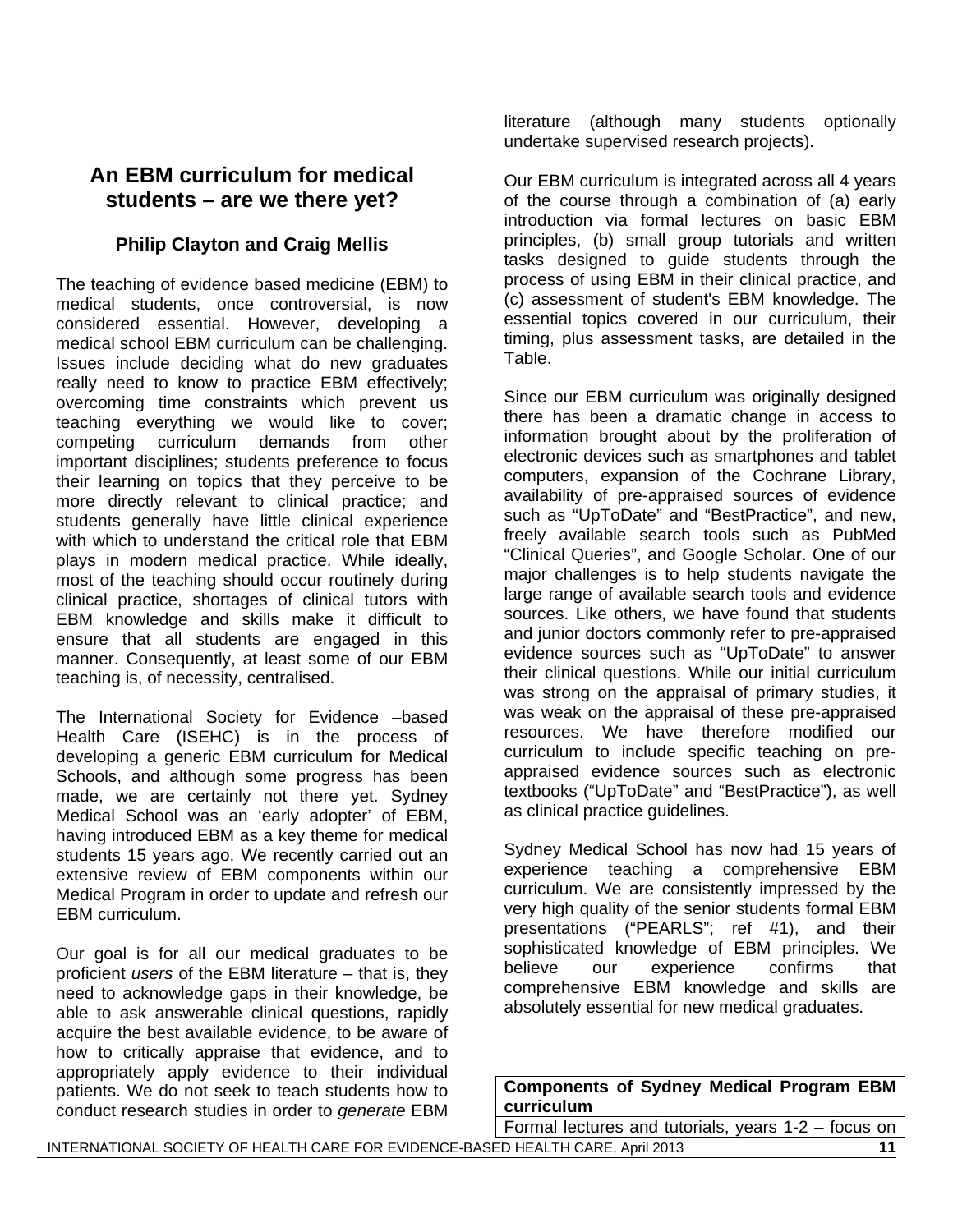core EBM knowledge

- Asking questions
- Study types
- Measures of disease and effect
- Bias and confounding
- Basic statistical inference
- Randomised controlled trials
- Observational studies
- Systematic reviews of randomised and observational studies
- Diagnostic tests
- Screening
- Pre-appraised evidence
- Application of EBM to individual patients
- Evidence based health policy and miscellaneous topics

Tutorials years 3-4 (integrated into clinical rotations) – focus on applying EBM to individual patients

- PEARLS (Presentations of Evidence Abstracted from Research Literature to Solve real peoples' problems)
- EBM activities within specialty rotations (eg EBM report on a particular patient, journal club, incorporation of EBM into a "clinical reasoning session", application of a systematic review to a patient problem)

Assessments

- EBM questions in formal written examinations
- EBM tasks in years 3-4
- Optional projects

## **References:**

1. ACP Journal Club. Students' PEARLS: successfully incorporating evidence-based medicine in medical students' clinical attachments. Stockler MR, March L, Lindley RI, Mellis C. Ann Intern Med. 2009 Apr 21;150(8):JC4-2, JC4-3. 2. Kumara Mendis, Chris Roberts, Samantha Van Staalduinen. "How do prevocational trainees practice evidence-based medicine?" Available at: [http://www.cpmec.org.au/files/Final%20Report-](http://www.cpmec.org.au/files/Final%20Report-%20Evidence%20Based%20Medicine%202009.pdf)

[%20Evidence%20Based%20Medicine%202009.pdf](http://www.cpmec.org.au/files/Final%20Report-%20Evidence%20Based%20Medicine%202009.pdf)

**Using a teaching journal to improve one's teaching of evidence-based practice** 

# **W. Scott Richardson**

One of the most useful pieces of advice I have received is to keep a teaching journal, analogous to the field notebooks of sociologists and historians and laboratory notebooks of researchers.<1> Let me explain:

## **Why keep a teaching journal?**

1. Recording one's teaching plans prospectively helps develop the discipline to do that planning more deliberately and prepare needed materials ahead of time.

2. Recording one's teaching actions retrospectively helps develop the capacity for reflection-on-action and supports more accurate self-assessment of the encounter.

3. Recording specific details of the learning encounter helps identify particular things that went well and particular things that worked less well, since one can learn from both "successes" and "failures." <2, 3>

4. Recording specific details of the session also helps to recall them later when trying to interpret the written evaluations of one's teaching by the learners.

5. Writing the observations and suggestions for improvement from faculty peers may help provide a more well-rounded impression of one's teaching.

6. Recording observations of other teachers can provide specific alternative strategies to try in one's own subsequent teaching.

7. Writing selected contents and interpretations of written materials about teaching can provide additional alternative methods and can record the citation for later retrieval.

#### **How can one get started using a teaching journal?**

First, pick the physical format(s) in which you'll record your journal, balancing portability and ease of use with durability. I usually use a small notebook, so it fits in my pocket, with a sturdy cover, so it survives being in my pocket. I prefer gridded paper, because I record diagrams as well as words. Other teachers seem happy with their tablet computers. Next, pick a starting place, at least one teaching activity you do frequently enough to allow repeated cycles of observing, recording, reflecting, and improving. It's better to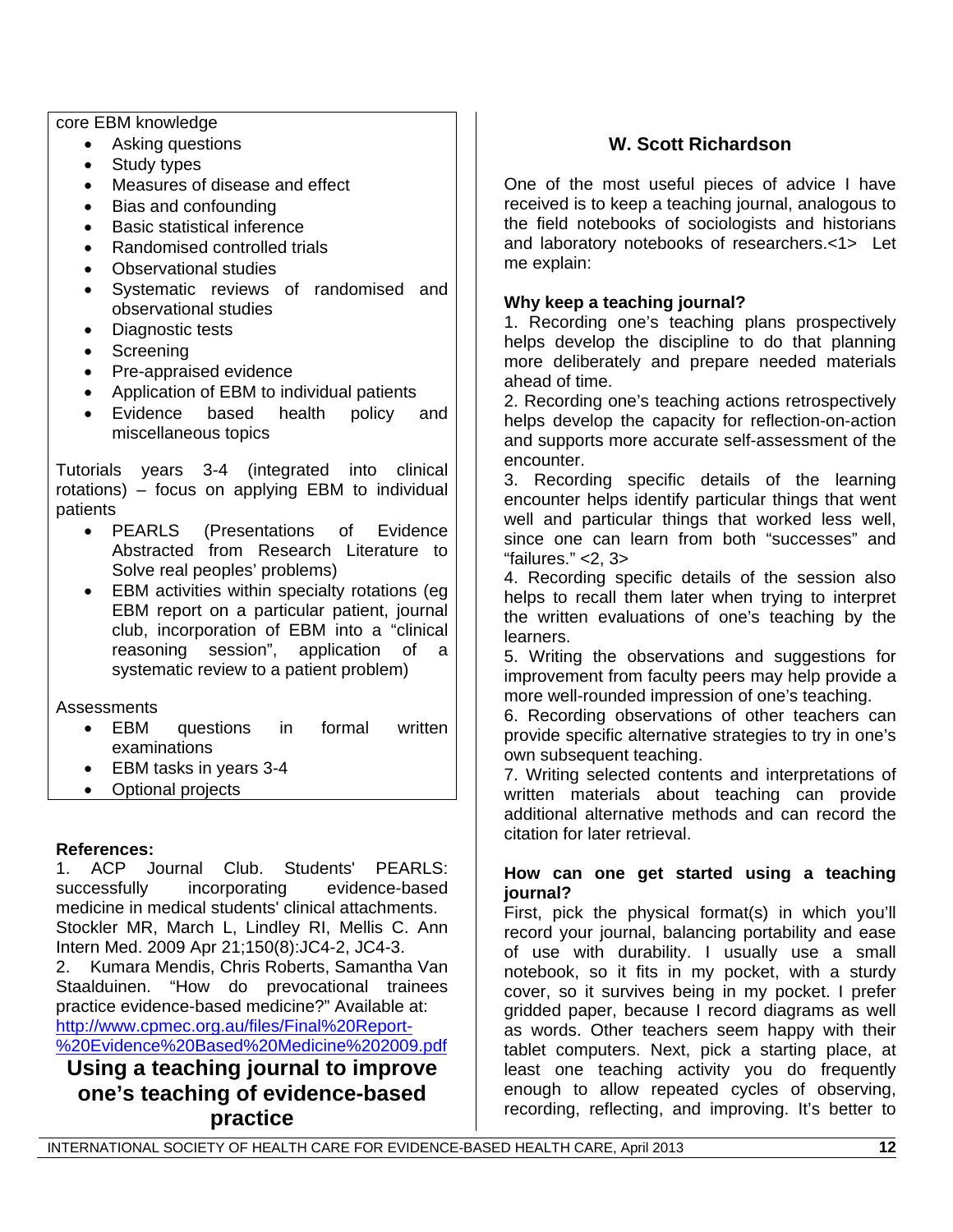sustain a journal on at least one form of teaching than to attempt to capture all yet fail to capture any. When recording your plans, consider writing out the learning objectives, how the session will meet them, and what materials you need. When recording after the session, consider recording what was done before addressing what went well and what didn't, in enough detail so you can remember it later. When watching others, considering trying to record more about how and how well they taught rather than about what they taught, as the teaching strategies and tactics may be useful even if you teach different subject material. When reading books or articles about learning and teaching, consider recording not only the citation but also some specific quotes and how they provoke you to consider changes in the content or process of your own teaching. Periodically, consider reading through your whole journal to reflect and record any additional interpretations, since sometimes a subtle pattern emerges only after multiple sessions.

#### **Who should use a teaching journal, and when should they start?**

Anyone who wants to improve their teaching of evidence-based practice should consider whether the future improvements in one's teaching are worth the current investment of time and effort it would take to do this in a sustained manner. And why not start now? I look forward to hearing from readers who try using a teaching journal about what they learn by doing so.

## **References:**

- 1. Richardson WS. Teaching evidence-based practice on foot. ACP J Club 2005; 143 (2): A10  $-$  A12.
- 2. Pinsky LE, Monson D, Irby DM. How excellent teachers are made: reflecting on success to improve teaching. Adv Health Sci Educ Theory Pract 1998; 3: 207 – 215.
- 3. Pinsky LE, Irby DM. "If at first you don't succeed": Using failure to improve teaching. Acad Med 1997; 72: 973 – 976.

# **Presenting continuous outcomes with a GRADE Summary of Findings table**

# **HN Catalano, Gonzalez Malla, A Izcovich**

Pooling estimates of effects of different measures for continuous outcomes in an easily interpretable way presents challenges for authors of systematic reviews. Recently the GRADE working group published guidelines on this topic suggesting the application of multiple continuous data analytical approaches in the presentation of results<sup>1</sup>. We present an example of these guidelines using data from our systematic review of randomized control trials (RCT) that evaluated the efficacy and safety of midodrine on symptomatic orthostatic hypotension secondary to autonomic dysfunction.

We evaluated two continuous outcomes: Health Related Quality of Life (HRQL) and symptom improvement which were presented using different measures across eligible RCTs. Based on the GRADE guidelines<sup>1</sup>, we decided to analyze the results as follows:

- **1) Pool as dichotomous data:** we analyzed the proportion of patients with significant improvement in Health related quality of life or symptoms related to orthostatic hypotension when available, or tried to convert the continuous data to probabilities using individual trial summary statistics and established minimally important differences (MID) for corresponding instrument<sup>2</sup> when this was not possible, we used Hasselblad and Hedges' statistical method<sup>3</sup>. If dichotomous and statistically converted continuous data were both available we converted all the individual trials results to logOR (SE) and pooled the results as suggested by The Cochrane Collaboration $4$ . We calculated the relative risk (RR), Risk difference (RD), number needed to treat (NNT) and the 95% CI.
- **2) Pool as continuous data:** We analyzed the results as continuous when available (Weighted difference of means when investigators have all used the same measure or conversion of the natural units of the most familiar instrument when available or standardized mean difference when investigators used different methods and no familiar instrument exists) or converted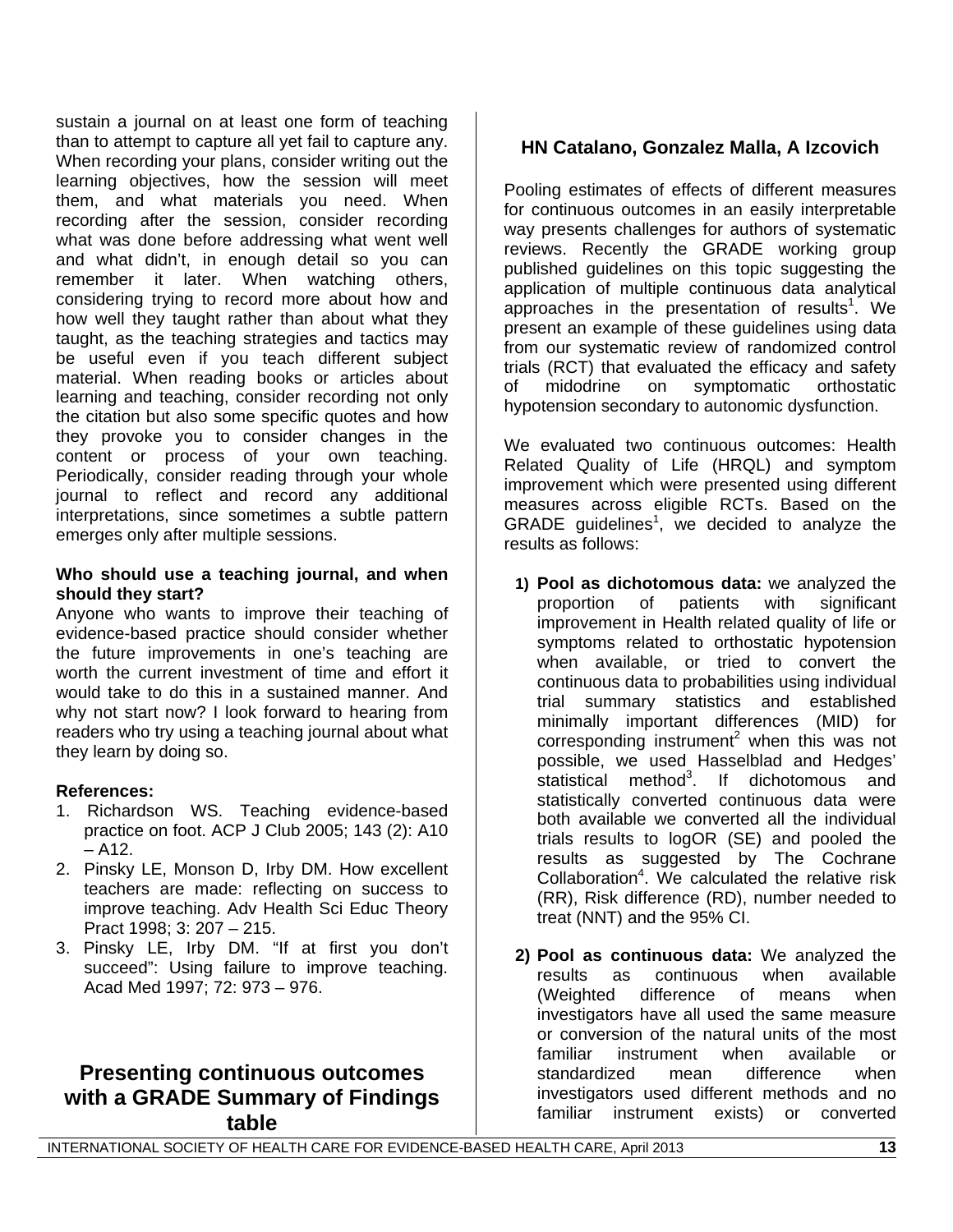dichotomous data using Hasselblad and Hedges' statistical method $3$ . If continuous and converted dichotomous data were both available, we converted all the individual trials results to SMD (SE) and pooled the results as suggested by The Cochrane Collaboration<sup>4</sup>. We calculated RD, NNT and the 95% CI using Furukawa's statistical method<sup>3</sup>.

The results of the performed analysis are shown in the following table:

| Outcome                                          | No. of<br>particip-<br>ants | Quality of the<br>avidence<br>(GRADE) | Relative<br>effect                  | Risk with No.<br>midodrine | Risk difference<br>with midodrine                       | Comments                                                                                                                                                                              |
|--------------------------------------------------|-----------------------------|---------------------------------------|-------------------------------------|----------------------------|---------------------------------------------------------|---------------------------------------------------------------------------------------------------------------------------------------------------------------------------------------|
| HROL<br>improvement<br>$(SF-36)$<br>(Continuous) | 121                         | Very low                              | MD 21.7<br>(CI95% 1.51<br>$-41.031$ | 300 per 1000               | 131 more per<br>1000 (from 69<br>more to<br>263more)    | - High risk of<br>attrition bias<br>- Cl that includes<br>presence and<br>absence of<br>benefits<br>- Insufficient length<br>of follow up<br>- Publication bias<br>strongly suspected |
| Symptom<br>improvement.<br>dichatamous)          | 557                         | Low/ Moderate                         | <b>RR 2.7 (CI</b><br>$1.81 - 3.1$   | 300 per 1000               | 526 more per<br>1000 (from 250<br>more to 666<br>more)  | - Insufficient length<br>of follow up<br>-Publication bias<br>strongly suspected.                                                                                                     |
| Symptom<br>mprovement.<br>(continuous)           | 557                         | Low/ Moderate                         | SMD 1.3 (C)<br>$0.56 - 2)$          | 300 per 1000               | 476 more per<br>1000 (from 212)<br>more to 625<br>more) | - Insufficient length<br>of follow up<br>- Publication bias<br>strongly suspected                                                                                                     |

We were able to implement some of the GRADE working group recommendations when analyzing different measures of two continuous outcomes, by doing so; we managed to present the results in a transparent and easily interpretable manner.

## **References:**

- 1. Guyatt GH, Thorlund K, Oxman AD, Walter SD, Patrick D, Furukawa TA, Johnston BC, Karanicolas P, Akl EA, Vist G, Kunz R, Brozek J. Kupper LL, Martin SL, Meerpohl JJ, Alonso-Coello P, Christensen R, Schunemann HJ. GRADE guidelines: 13. Preparing summary of findings tables and evidence profilescontinuous outcomes. *J Clin Epidemiol.* 2013 Feb;66(2):173-83. doi:10.1016/j.clinepi.2012.08.001. Epub 2012
- Oct 30. 2. Kristian Thurlund, Stephen D. Walter, Bradley C. Johnston, Toshi A. Furukawa and Gordon H. Guyatt. Pooling health-related quality of life outcomes in meta-analysis-a tutorial and review of methods for enhancing interpretability. *Res. Syn Meth.* 2011, 2:188-203.
- 3. da Costa BR, Rutjes AW, Johnston BC, Reichenbach S, Nuesch E, Tonia T, Gemperli A, Guyatt GH, Juni P. Methods to convert continuous outcomes into odds ratios of

treatment response and numbers needed to treat: meta-epidemiological study. *Int J Epidemiol.* 2012 Oct;41(5):1445-59. doi: 10.1093/ije/dys124.

4. Higgins JPT, Green S (editors). Cochrane Handbook for Systematic Reviews of Interventions Version 5.1.0 [updated March 2011]. *The Cochrane Collaboration* 2011. Available from [www.cochrane-handbook.org.](http://www.cochrane-handbook.org/)

# **Public disclosure of early findings from outcomes trials: A worrisome trend!**

# **Hertzel C. Gerstein**

Imagine that your mother has just consented to participate in a 10,000 person international trial of a new, unmarketed drug that is designed to determine whether the drug can reduce the incidence of cardiovascular outcomes more than placebo and that is expected to run for several years. As a clinical trialist, you support her decision after reviewing the consent form because you understand the importance of clinical outcomes research such as this.

However, 2 years after your mother began participating you are surprised to see a piece in heart.org describing the emerging outcomes results of this ongoing trial. It says that although the trial is expected to run until 900 primary outcomes have accrued, the effect of the intervention on first 150 outcomes (i.e. 1/6 of the required number for this trial) have just been presented publicly at an FDA meeting to determine whether the drug is safe enough to be marketed while the trial continues to its planned conclusion. In that meeting the sponsor reported a hazard of 1.00 for the primary outcome (95% CI 0.70, 1.35) based on these 150 outcomes that accrued over a median follow-up period of 1 year. Your mother sees this in the news and asks your opinion on what she should do.

Although this may sound incredulous to experienced trialists, a very similar scenario indeed occurred quite recently and has raised disturbing questions for the future of large global outcomes trials. Large clinical outcomes trials are conducted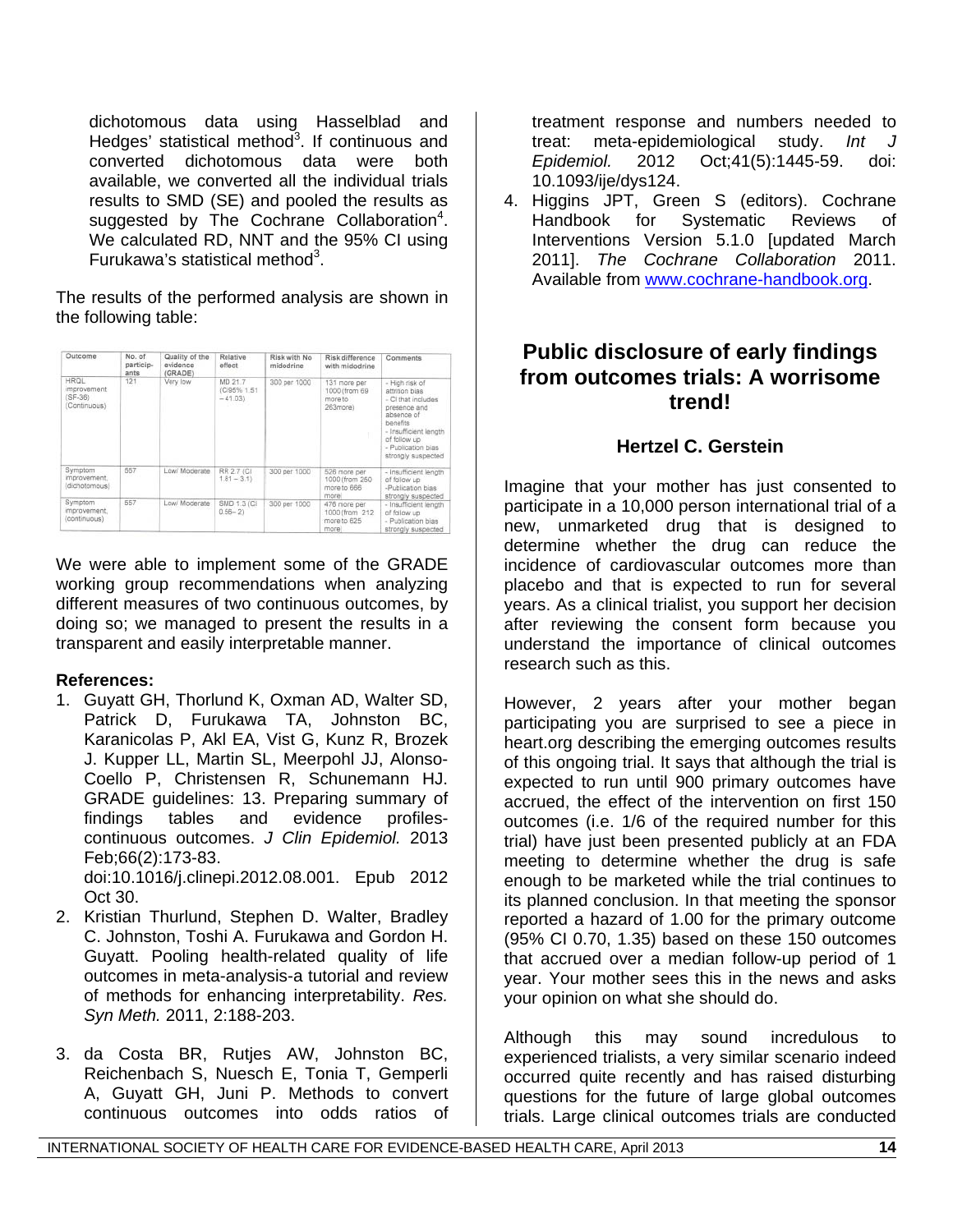in a blinded fashion with emerging results kept confidential from everyone except an experienced independent data safety board, because early results are often misleading and not representative of the final results. Premature unblinding and public exposure of these results can have unpredictable serious consequences. First, it could lead to the premature discontinuation of the trial if the sponsor, physicians or patients conclude from the emerging results that a drug is beneficial when it would have in fact been shown to be neutral or even harmful had the trial continued to its scheduled end. An unfavorable early point estimate could also lead a sponsor to stop a trial and even development and marketing of a drug that would have in fact been shown to be beneficial had the trial continued to its scheduled end. Second, it jeopardizes the credibility of the trial's final results even if it continues to its planned end. Investigators and patients may behave unpredictably in response to the emerging information. This can include changing concomitant therapies, trial nonadherence, and withdrawing participation, all of which can bias the trial's results as well as reduce its power. Third, it violates the trust of both trial participants and society that permits these trials to be conducted. When participants consent, they are told that their participation can determine whether the possible benefits of the drug that they may be allocated to outweigh the possible harms. They (and society) reasonably trust that the trial will be conducted according to sound scientific principles and that the unknown risk that they are assuming by participating will allow future patients to receive better care. Premature exposure of an ongoing outcomes trial's results for commercial or other purposes, which damage its credibility (and thus its utility) for the reasons noted above, clearly undermines this trust and could irreparably prevent future human research and slow the future development and testing of lifesaving drugs.

Notwithstanding these and other real concerns, proponents of public disclosure of emerging results from long-term outcomes trials in both regulatory agencies and the pharmaceutical industry claim that it protects patient safety. These claims remain unsubstantiated and need to be refuted by the scientific community on solid methodologic grounds lest policies are adopted that violate the principles developed during more than 50 years of progress of clinical trial research.

# **An efficient strategy to allow Englishspeaking reviewers to identify foreign-language articles eligible for systematic review**

**Jason W. Busse, Paul Bruno, Keshena Malik , Gaelan Connell, David Torrance , Trung Ngo, Karin Kirmayr, Daniel Avrahami, John J. Riva, Shanil Ebrahim, Peter Struijs, David Brunarski, Stephen Burnie, Frances LeBlanc, Eric A. Coomes, Ivan A. Steenstra, Tesha Slack, Robert Rodine, Janey Jim, Victor M. Montori, Gordon H. Guyatt**

Systematic reviews endeavour to capture all publications that meet pre-defined eligibility criteria, thereby reducing the chances of selection bias and improving the precision of results when metaanalysis is possible. Review authors sometimes, however, restrict themselves to articles reported in English. For instance, Gregoire and colleagues found that of a cohort of 36 meta-analyses, 28 (78%) reported language restrictions as part of their eligibility criteria of which 26 (93%) excluded all non-English articles.<sup>1</sup> The systematic exclusion of non-English articles may bias the results of systematic reviews. $2.3$  In most cases, their inclusion will improve the precision of pooled estimates.<sup>4</sup> It is therefore desirable to avoid language restrictions when selecting articles for systematic review;

We conducted a systematic review of AMED, CINAHL, EMBASE, MEDLINE, HealthSTAR, PsycINFO, Articles First, Proceedings First and CENTRAL, from inception of each database to April, 2011, to identify all randomized controlled trials exploring any form of therapy for fibromyalgia. All non-English language articles were identified and screened for eligibility by native-language reviewers. English-speaking reviewers screened all non-English language studies, guided by 10 questions we developed, in order to identify those that were eligible for review. Teams of two native language speakers provided reference standard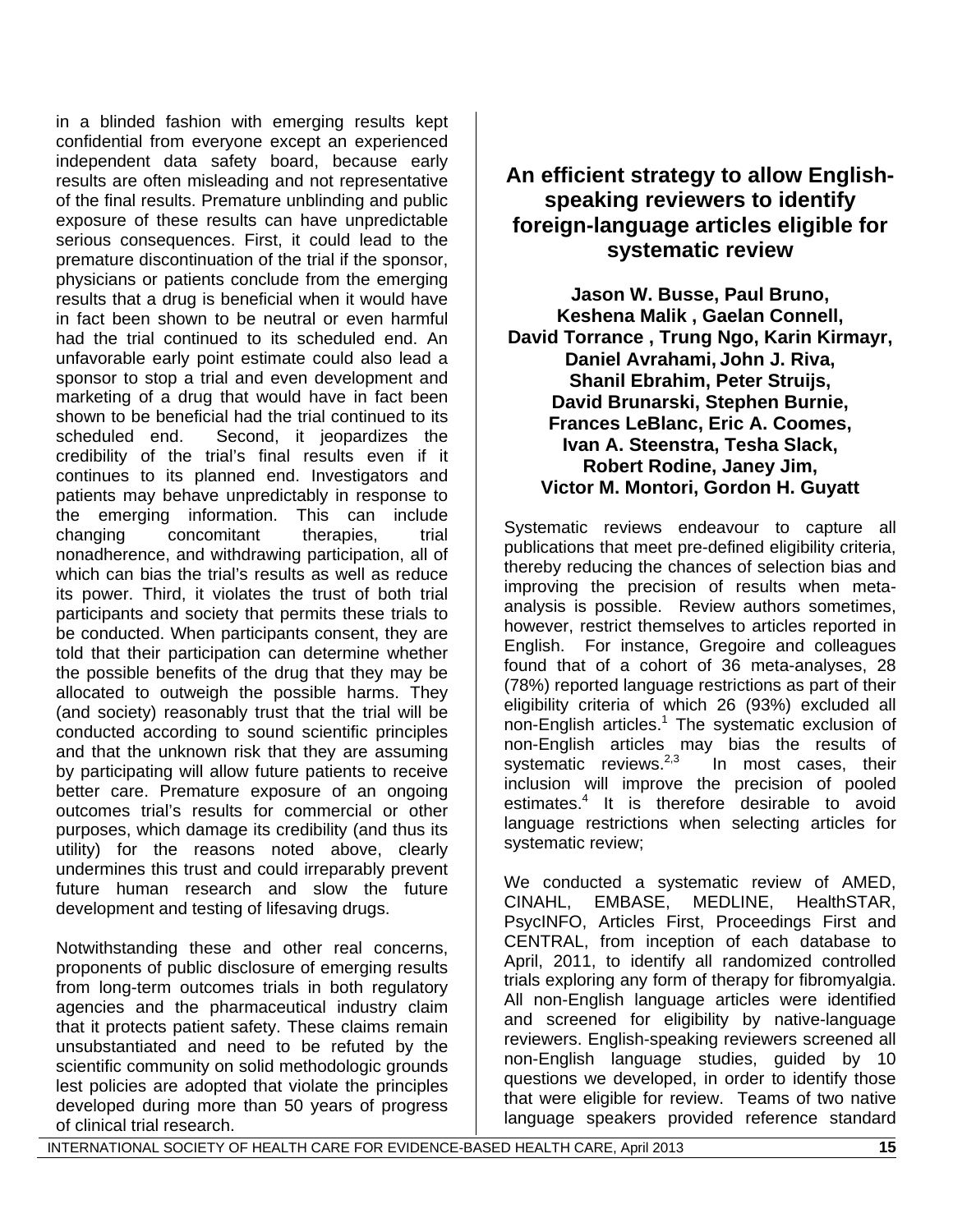judgments of eligibility for each non-English language article.

Of 15,466 potentially eligible articles we retrieved 763 in full text, of which 133 were published in 19 non-English languages; 53 trials published in 11 languages other than English proved eligible. Of the 53 eligible articles, 6 were mistakenly judged as ineligible by English language reviewers guided by the 10 questions; of the 80 ineligible, 8 were incorrectly judged eligible by English language reviews (sensitivity =  $0.89$ ; specificity =  $0.90$ ); ultimately, 10 non-English language review teams would have been required. Use of a simple 3-step rule (excluding languages with only one or two articles, reviewing titles and abstracts for clear indications of eligibility, and noting the lack of a clearly reported statistical analysis unless the word 'random' appears) led to accurate classification of 51 of 53 (sensitivity =  $0.96$ ) and high specificity (0.71), while limiting number of foreign-language reviewer teams needed to 9 (Table).

Although developed post-hoc in a single review, our optimal strategy shows promise for limiting the need for non-English language review teams in systematic reviews with large numbers of potentially eligible non-English language articles.

| Screening Approach                                                        | Sensitivity | Specificity | Number of foreign-<br>language teams<br>required [96] | Number of<br>ineligible articles<br>requiring screening<br>(96) | Number of<br>eligible articles<br>missed (%) |
|---------------------------------------------------------------------------|-------------|-------------|-------------------------------------------------------|-----------------------------------------------------------------|----------------------------------------------|
| Review of all non-<br>English articles by<br>native-language<br>reviewers | 1.00        | 1.00        | 19<br>(100%)                                          | 80<br>(100%                                                     | $0$ of $53$<br>(096)                         |
| Overall impression<br>of English reviewers                                | 0.89        | 0.90        | 13<br>[6896]                                          | $\dot{\mathbf{g}}$<br>(1096)                                    | $6$ of $53$<br>[1196]                        |
| 3-step decision rule                                                      | 0.96        | 0.70        | 9<br>(4796)                                           | 24<br>(3096)                                                    | $2$ of $53$<br>(496)                         |
| Removal of all<br>languages with only<br>1 potential article              | 0.96        | 0.06        | 12<br>(6396)                                          | 73<br>(9196)                                                    | $2$ of $53$<br>(496)                         |
| Removal of all<br>languages with only<br>1 or 2 potential<br>articles     | 0.96        | 0.11        | 10<br>(53%)                                           | 69<br>(8696)                                                    | $2$ of $53$<br>(496)                         |

#### **Table: Comparison of screening approaches for identifying non-English language articles that are eligible for data abstraction References:**

1. Gregoire G, Derderian F, Le Lorier J. Selecting the language of the publications included in a meta-analysis: is there a tower of Babel bias? J Clin Epidemiol 1995; 48: 159-63.

- 2. Pham B, Klassen TP, Lawson ML, Moher D. Language of publication restrictions in systematic reviews gave different results depending on whether the intervention was conventional or complementary. J Clin Epidemiol. 2005; 58: 769-776.
- 3. Jüni P, Holenstein F, Sterne J, Bartlett C, Egger M. Direction and impact of language bias in meta-analyses of controlled trials: empirical study. Int J Epidemiol 2002; 31: 115-123.
- 4. Morrison A, Polisena J, Husereau D, Moulton K, Clark M, Fiander M, Mierzwinski-Urban M, Clifford T, Hutton B, Rabb D. The effect of English-language restriction on systematic review-based meta-analyses: a systematic review of empirical articles. Int J Technol Assess Health Care 2012; 28: 138-144.

# **Addressing the impact of missing participant data for continuous outcomes in systematic reviews**

## **Shanil Ebrahim, Elie A. Akl, Reem A. Mustafa, Xin Sun, Stephen D. Walter, Diane Heels-Ansdell, Pablo Alonso-Coello, Bradley C. Johnston, Gordon H. Guyatt**

**Background:** Greater than 80% of randomized controlled trials (RCTs) published in top general medical journals suffer from missing participant data<sup>1</sup>. Missing participant data increases risk of bias in both individual trials and meta-analyses. This is especially a concern in positive trials (i.e., those with a significant treatment effect) if, in the intervention group, the outcomes of participants with missing data are worse than the outcomes of those with available data. No methods directly address missing participant data for continuous outcomes in systematic reviews.

**Objectives:** To develop an approach for addressing missing participant data for continuous outcomes in systematic reviews.

**Methods**: We reviewed the available literature on the topic including the Cochrane Handbook, and then conducted a consultative, iterative process to develop our approach. We considered sources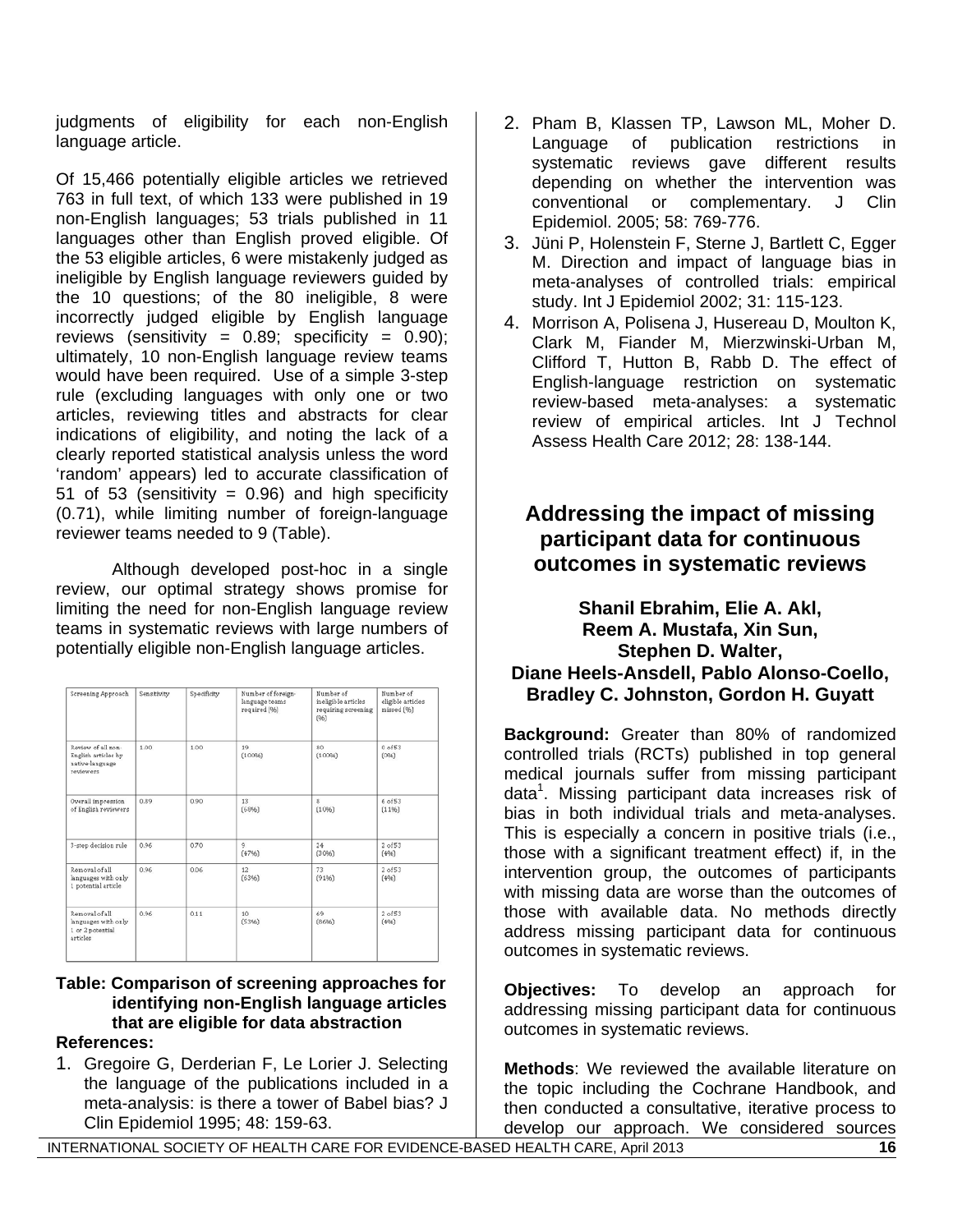reflecting observed outcomes in participants followed-up in individual trials included in the systematic review, and developed a range of plausible strategies for imputing missing participant data. We applied our assumptions to a systematic review evaluating cognitive behavioural therapy (CBT) for depression in patients receiving disability  $benefts<sup>2</sup>$ .

**Results**: We used 5 sources of data for imputing the means for participants with missing data: [A] best mean score among the intervention arms of included trials; [B] best mean score among the control arms of included trials; [C] mean score from the control arm of the same trial; [D] worst mean score among the intervention arms of included trials; [E] worst mean score among the control arms of included trials. To impute standard deviation (SD) for participants with missing data, we used the median SD from the control arms of all included trials. Using these sources, we developed four progressively more stringent imputation strategies (Table 1).

In the example review (Figure 1), the complete case analysis showed a mean difference of -4.56 (95% confidence interval [CI] of -7.35 to -1.76) [[2\]](#page-0-0). Strategy 1 resulted in some loss of effect but maintained statistical significance. Strategy 2 resulted in further loss of effect and a loss of statistical significance. Strategies 3 and 4 resulted in even further loss of effect and much larger pvalues (Figure 1).

**Conclusions**: In the CBT review, effect estimates were diminished and lost significance as the strategies for imputing missing participant data became more stringent. This suggests that the results are vulnerable to risk of bias, and applying the GRADE/Cochrane handbook criteria for confidence in estimates of effect (quality of evidence) $3$ , one would rate down for risk of bias as a result of missing participant data.

Our approach provides a useful, reasonable and relatively simple, quantitative guidance for judging the impact of risk of bias as a result of missing participant data in systematic reviews of continuous outcomes.

*\*Ebrahim S, Akl EA, Mustafa RA, Sun X, Walter SD, Heels-Ansdell D, Alonso-Coello P, Johnston* 

*BC, Guyatt GH. Addressing continuous data for participants excluded from trial analysis: a guide for systematic reviewers. Submitted revisions to J Clin Epidemiol.* 

**Table 1.** Matrix of assumptions for participants with missing data for continuous outcomes in intervention and control arms



**Source A** – Best mean among intervention arms of included trials; Source B – Best mean among the control arms of included trials; Source C - Mean score from the control arm of the same trial; Source D – Worst mean among the intervention arms of included trials; Source E – Worst mean among control arms of included trials

INTERNATIONAL SOCIETY OF HEALTH CARE FOR EVIDENCE-BASED HEALTH CARE, April 2013 **17**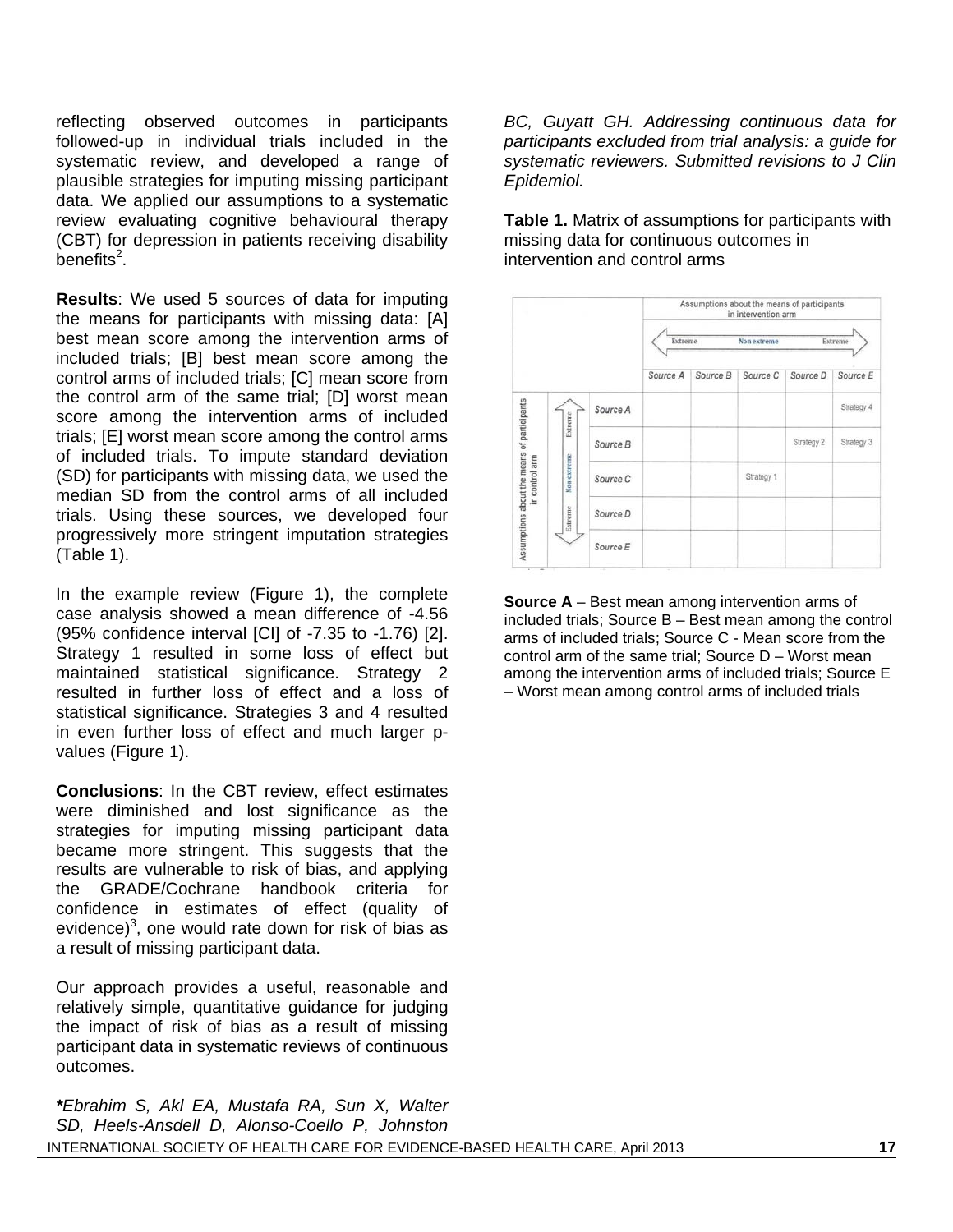|                                                                                                                                                              |                | <b>CBT</b>   |               |              | Control      |            | <b>Mean Difference</b>                                     | <b>Mean Difference</b>                                          |
|--------------------------------------------------------------------------------------------------------------------------------------------------------------|----------------|--------------|---------------|--------------|--------------|------------|------------------------------------------------------------|-----------------------------------------------------------------|
| <b>Study or Subgroup</b>                                                                                                                                     | Mean           |              | SD Total Mean |              |              | SD Total   | IV, Random, 95% CI                                         | IV, Random, 95% CI                                              |
| 1.1.1 Complete case analysis                                                                                                                                 |                |              |               |              |              |            |                                                            |                                                                 |
| DeCraaf 2009                                                                                                                                                 |                | 17.87 10.72  | 75            | 19.69        | 9.62         | 81         | $-1.82$ [ $-5.03$ , 1.39]                                  |                                                                 |
| Dozois 2009                                                                                                                                                  | 9.65           | 10.29        | 17            | 13.8         | 10.35        | 20         | $-4.15$ $[-10.82, 2.52]$                                   |                                                                 |
| Faramarzi 2007                                                                                                                                               | 7.7            | 4.8          | 29            | 19.7         | 8.4          | 30         | $-12.00$ [ $-15.48, -8.52$ ]                               |                                                                 |
| Hollon 1992                                                                                                                                                  | 6.8            | 9.5          | 16            | 10.5         | 9.5          | 32         | $-3.70[-9.40, 2.00]$                                       |                                                                 |
| Miranda 2003                                                                                                                                                 | 13.3           | 7.34         | 90            | 14.47        | 7.3          | 89         | $-1.17[-3.31, 0.97]$                                       |                                                                 |
| <b>Misri 2004</b>                                                                                                                                            | 7              | 8.27         | 19            | 5.25         | 4.98         | 16         | $1.75$ [-2.70, 6.20]                                       |                                                                 |
| <b>Naeem 2011</b>                                                                                                                                            | 16.8           | 8.1          | 17            | 28.5         | 8.7          | 17         | $-11.70$ [ $-17.35$ , $-6.05$ ]                            |                                                                 |
| Rahman 2008                                                                                                                                                  | 5.25           | 7            | 418           | 10.15        | 8.63         | 400        | $-4.90$ [ $-5.98$ , $-3.82$ ]                              |                                                                 |
| Subtotal (95% CI)                                                                                                                                            |                |              | 681           |              |              | 685        | $-4.56[-7.35, -1.76]$                                      |                                                                 |
| Heterogeneity: Tau <sup>2</sup> = 11.93; Chi <sup>2</sup> = 44.20, df = 7 (P < 0.00001); $I^2 = 84\%$<br>Test for overall effect: $Z = 3.20$ ( $P = 0.001$ ) |                |              |               |              |              |            |                                                            |                                                                 |
| 1.1.2 Strategy 1                                                                                                                                             |                |              |               |              |              |            |                                                            |                                                                 |
| DeGraaf 2009 (1)                                                                                                                                             |                | 18.05 10.56  |               | 83 19.69     | 9.52         | 92         | $-1.64$ [ $-4.63$ , 1.35]                                  |                                                                 |
| Dozois 2009 (1)                                                                                                                                              |                | 9.88 10.29   | 18            |              | 13.8 10.44   | 20         | $-3.92$ [ $-10.52$ , 2.68]                                 |                                                                 |
| Faramarzi 2007 (1)                                                                                                                                           | 11.41          | 6.22         | 42            | 19.7         | 8.48         | 43         | $-8.29$ [ $-11.45$ , $-5.13$ ]                             |                                                                 |
| Hollon 1992 (1)                                                                                                                                              | 8.13           | 9.22         | 25            | 10.5         | 9.15         | 57         | $-2.37[-6.69, 1.95]$                                       |                                                                 |
| Miranda 2003 (1)                                                                                                                                             | 13.3           | 7.32         | 90            | 14.47        | 7.28         | 89         | $-1.17[-3.31, 0.97]$                                       |                                                                 |
| Misri 2004 (1)                                                                                                                                               | 6.83           | 829          | 21            | 5.25         | 7.07         | 32         | $1.58[-2.73, 5.89]$                                        |                                                                 |
| Naeem 2011 (1)                                                                                                                                               | 18.56          | 8.16         | 20            | 28.5         | 8.68         | 34         | $-9.94[-14.56, -5.32]$                                     |                                                                 |
| Rahman 2008 (1)                                                                                                                                              | 5.78           | 7.2          | 469           | 10.15        | 8.63         | 401        | $-4.37[-5.44, -3.30]$                                      |                                                                 |
| Subtotal (95% CI)                                                                                                                                            |                |              | 768           |              |              | 768        | $-3.69[-5.86, -1.51]$                                      |                                                                 |
| Heterogeneity: Tau <sup>2</sup> = 6.51; Chi <sup>2</sup> = 29.88, df = 7 (P < 0.0001); $I^2 = 77\%$<br>Test for overall effect: $Z = 3.33$ (P = 0.0009)      |                |              |               |              |              |            |                                                            |                                                                 |
| 1.1.3 Strategy 2                                                                                                                                             |                |              |               |              |              |            |                                                            |                                                                 |
| DeGraaf 2009 (2)                                                                                                                                             |                | 17.87 10.56  |               | 83 17.96     | 9.52         | 92         | $-0.09$ [ $-3.08$ , 2.90]                                  |                                                                 |
| Dozois 2009 (2)                                                                                                                                              |                | 10.11 10.29  | 18            | 13.8         | 10.44        | 20         | $-3.69$ $[-10.29, 2.91]$                                   |                                                                 |
| Faramarzi 2007 (2)                                                                                                                                           | 10.85          | 6.22         | 42            | 15.33        | 8.48         | 43         | $-4.48$ [ $-7.64$ , $-1.32$ ]                              |                                                                 |
| Hollon 1992 (2)                                                                                                                                              | 10.79          | 9.22         | 25            | 8.2          | 9.15         | 57         | $2.59$ [-1.73, 6.91]                                       |                                                                 |
| Miranda 2003 (2)                                                                                                                                             | 13.3           | 7.32         | 90            | 14.47        | 7.28         | 89         | $-1.17$ [ $-3.31, 0.97$ ]                                  |                                                                 |
| Misri 2004 (2)                                                                                                                                               | 8.04           | 8.29         | 21            | 5.25         | 7.07         | 32         | $2.79$ [-1.52, 7.10]                                       |                                                                 |
| Naeem 2011 (2)                                                                                                                                               | 16.96          | 8.16         | 20            | 16.88        | 8.68         | 34         | $0.08$ [-4.54, 4.70]                                       |                                                                 |
| Rahman 2008 (2)<br>Subtotal (95% CI)                                                                                                                         | 6.62           | 7.2          | 469<br>768    | 10.14        | 8.63         | 401<br>768 | $-3.52$ [ $-4.59$ , $-2.45$ ]<br>$-1.20$ [ $-3.06$ , 0.66] |                                                                 |
| Heterogeneity: Tau <sup>2</sup> = 4.10; Chi <sup>2</sup> = 21.40, df = 7 (P = 0.003); l <sup>2</sup> = 67%<br>Test for overall effect: $Z = 1.27$ (P = 0.21) |                |              |               |              |              |            |                                                            |                                                                 |
|                                                                                                                                                              |                |              |               |              |              |            |                                                            |                                                                 |
| 1.1.4 Strategy 3                                                                                                                                             |                |              |               |              |              |            |                                                            |                                                                 |
| DeCraaf 2009 (3)                                                                                                                                             |                | 18.89 10.56  |               | 83 17.96     | 952          | 92         | $0.93$ [-2.06, 3.92]                                       |                                                                 |
| Dozois 2009 (3)                                                                                                                                              |                | 10.7 10.29   | 18            |              | 13.8 10.44   | 20         | $-3.10[-9.70, 3.50]$                                       |                                                                 |
| Faramarzi 2007 (3)<br>Hollon 1992 (3)                                                                                                                        | 14.14<br>14.61 | 6.22<br>9.22 | 42<br>25      | 15.33<br>8.2 | 8.48<br>9.15 | 43<br>57   | $-1.19$ [ $-4.35$ , 1.97]<br>6.41 [2.09, 10.73]            |                                                                 |
| Miranda 2003 (3)                                                                                                                                             | 13.3           | 7.32         | 90            | 14.47        | 7.28         | 89         | $-1.17[-3.31, 0.97]$                                       |                                                                 |
| Misri 2004 (3)                                                                                                                                               | 9.05           | 8.29         | 21            | 5.25         | 707          | 32         | 3.80 [-0.51, 8.11]                                         |                                                                 |
| Naeem 2011 (3)                                                                                                                                               | 18.56          | 8.16         | 20            | 16.88        | 8.68         | 34         | $1.68$ [-2.94, 6.30]                                       |                                                                 |
| Rahman 2008 (3)                                                                                                                                              | 7.78           | 7.2          | 469           | 10.14        | 8.63         | 401        | $-2.36[-3.43, -1.29]$                                      |                                                                 |
| Subtotal (95% CI)                                                                                                                                            |                |              | 768           |              |              | 768        | $0.36$ [-1.65, 2.37]                                       |                                                                 |
| Heterogeneity: Tau <sup>2</sup> = 5.23; Chi <sup>2</sup> = 25.37, df = 7 (P = 0.0007); l <sup>2</sup> = 72%                                                  |                |              |               |              |              |            |                                                            |                                                                 |
| Test for overall effect: $Z = 0.35$ (P = 0.72)                                                                                                               |                |              |               |              |              |            |                                                            |                                                                 |
| 1.1.5 Strategy 4                                                                                                                                             |                |              |               |              |              |            |                                                            |                                                                 |
| DeCraaf 2009 (4)                                                                                                                                             |                | 18.89 10.56  |               | 83 17.96     | 9.52         | 92         | $0.93$ [-2.06, 3.92]                                       |                                                                 |
| Dozois 2009 (4)                                                                                                                                              | 10.7           | 10.29        | 18            |              | 13.8 10.44   | 20         | $-3.10$ $[-9.70, 3.50]$                                    |                                                                 |
| Faramarzi 2007 (4)                                                                                                                                           | 14.14          | 6.22         | 42            | 15.33        | 8.48         | 43         | $-1.19$ [ $-4.35$ , 1.97]                                  |                                                                 |
| Hollon 1992 (4)                                                                                                                                              | 14.61          | 9.22         | 25            | 8.2          | 9.15         | 57         | 6.41 [2.09, 10.73]                                         |                                                                 |
| Miranda 2003 (4)                                                                                                                                             | 13.3           | 7.32         | 90            | 14.47        | 7.28         | 89         | $-1.17$ [ $-3.31, 0.97$ ]                                  |                                                                 |
| Misri 2004 (4)                                                                                                                                               | 9.05           | 8.29         | 21            | 5.25         | 7.07         | 32         | 3.80 [-0.51, 8.11]                                         |                                                                 |
| Naeem 2011 (4)                                                                                                                                               | 18.56          | 8.16         | 20            | 16.88        | 8.68         | 34<br>401  | $1.68$ [-2.94, 6.30]                                       |                                                                 |
| Rahman 2008 (4)<br>Subtotal (95% Cl)                                                                                                                         | 7.78           | 7.2          | 469<br>768    | 10.14        | 8.63         | 768        | $-2.36[-3.43, -1.29]$<br>$0.36$ [-1.65, 2.37]              |                                                                 |
| Heterogeneity: Tau <sup>2</sup> = 5.23; Chi <sup>2</sup> = 25.37, df = 7 (P = 0.0007); $I^2$ = 72%                                                           |                |              |               |              |              |            |                                                            |                                                                 |
| Test for overall effect: $Z = 0.35$ (P = 0.72)                                                                                                               |                |              |               |              |              |            |                                                            |                                                                 |
|                                                                                                                                                              |                |              |               |              |              |            |                                                            |                                                                 |
|                                                                                                                                                              |                |              |               |              |              |            |                                                            | $-20$                                                           |
|                                                                                                                                                              |                |              |               |              |              |            |                                                            | $-10$<br>10<br>20<br>ò<br><b>Favours CBT</b><br>Favours control |

**Figure 1** - Forest plots of the complete case analysis and sensitivity analyses using the four strategies for handling participants with missing data for continuous outcomes in a systematic review evaluating CBT for depression in patients receiving disability benefits

## **References**

- 1. Akl EA, Briel M, You JJ, Sun X, Johnston BC, Busse JW, Mulla S, Lamontagne F, Bassler D, Vera C, Alshurafa M, Katsios CM, Zhou Q, Cukierman-Yaffe T, Gangji A, Mills EJ, Walter SD, Cook DJ, Schunemann HJ, Altman DG, Guyatt GH: LOST to follow-up Information in Trials (LOST–IT): Potential impact on estimated treatment effects. *BMJ* 2012, 344:e2809.
- 2. Ebrahim S, Montoya L, Truong W, Hsu S, Kamal el Din M, Carrasco-Labra A, Busse JW, Walter S, Heels-Ansdell D, Couban R, Patelis-Siotis I, Bellman M, de Graaf LE, Dozois D, Bieling P, Guyatt GH: Effectiveness of

Cognitive Behavioral Therapy for depression in patients receiving disability benefits: A systematic review and individual patient metaanalysis. *PLoS ONE* 2012, In press.

3. Guyatt GH, Oxman AD, Vist GE, Kunz R, Falck-Ytter Y, Alonso-Coello P, Schünemann HJ, for the GRADE Working Group: GRADE: an emerging consensus on rating quality of evidence and strength of recommendations. *BMJ* 2008, 336(7650):924-926.

# **Considering intellectual, in addition to financial, conflicts of interest proved important in a clinical practice guideline.**

## **Elie A. Akl, Pierre El-Hachem, Hiba Abou-Haidar, Ignacio Neumann, Holger J. Schünemann, Gordon H. Guyatt**

**Background:** The conflict of interest (COI) policy of the American College of Chest Physicians  $9<sup>th</sup>$ iteration of the Antithrombotic Guidelines (AT9) considered both intellectual and financial COI. To what extent, beyond assessing financial COI, assessing intellectual COI affected management of COI is uncertain.

**Objectives:** To describe financial and intellectual COI among AT9 panelists and assess how frequently intellectual COI would have, in the absence of financial COI, resulted in restrictions for participation in decision-making.

**Methods:** We included all AT9 panelists (including methodologists and content experts) involved in at least in one of the guideline chapters. We further classified financial and intellectual COI into primary and secondary (see table 1 for examples). While secondary COI had no implications beyond the need for disclosure, primary COI meant that the panelist could not engage in the discussion of, or in the voting on the recommendations on which he/she is conflicted. We analyzed the distribution of COI disclosures by recommendation and then by panelist . We also analyzed the associations between the role the panelist (i.e., editor, deputy editor, expert, frontline clinician, and resource use consultant) and COI.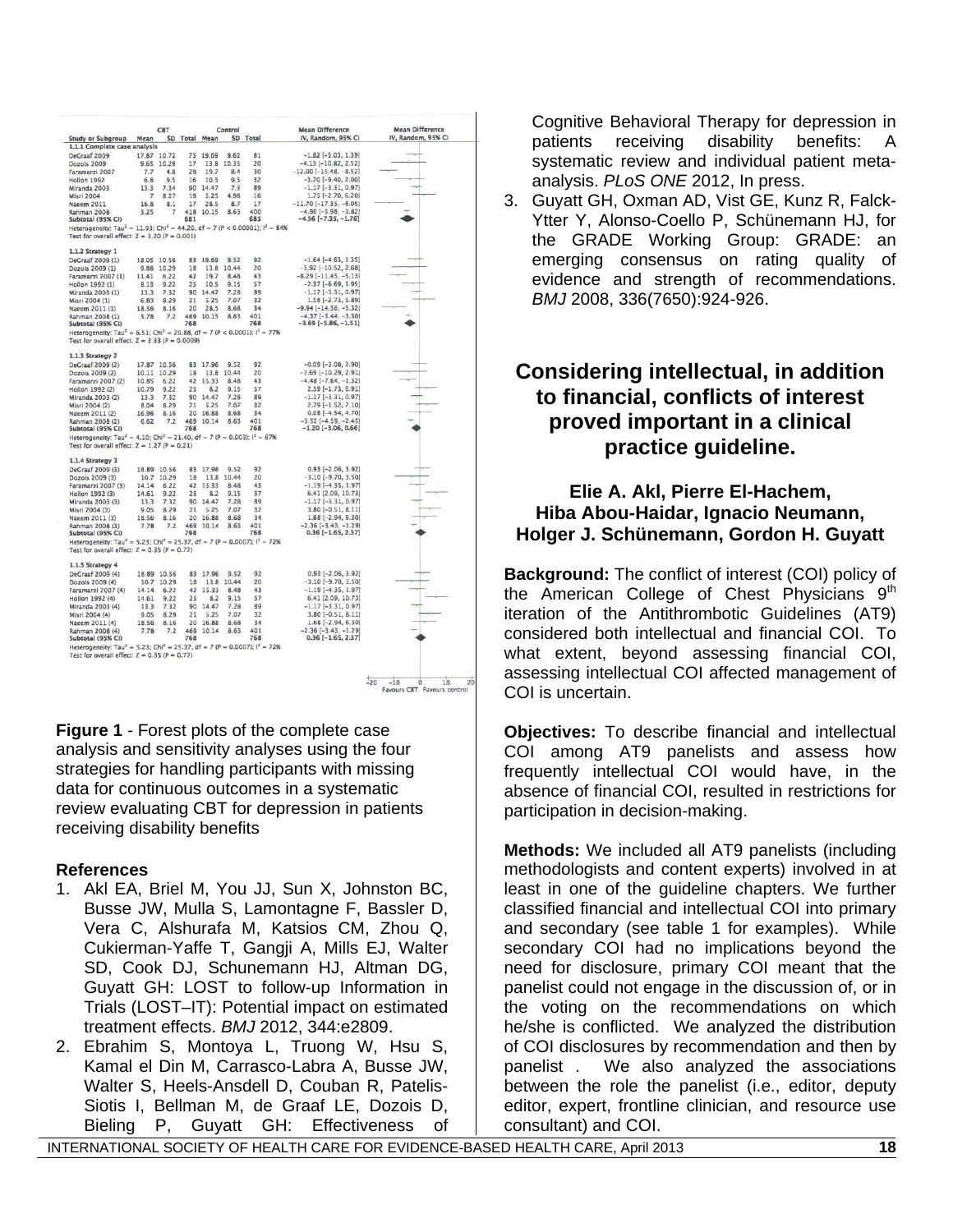**Results:** Of 104 panelists who were eligible to vote on recommendations, 102 (98%) disclosed their COI but two didn't. The 102 panelists reported a total of 4,030 disclosures (including both 3866 financial and 3789 intellectual COI disclosures) for 431 recommendations.

*COI per recommendation*: Disclosures of COI were available for 431 recommendations. The median number (and range) of panelists per recommendation who disclosed COI (including absence of COI) was 9 (2-14). The median number (and range) of panelists per recommendation who disclosed COI was: 0 (0-5) for primary financial COI, 0 (0-4) for secondary financial COI, 0 (0-7) for primary intellectual COI, and 1 (0-6) for secondary intellectual COI. Of the 431 recommendations, 63 (14.6%) had at least one panelist with a primary intellectual COI but no primary financial COI.

*COI per panelist*: Disclosures of COI were available for 102 panelists. The median number (and range) of recommendations for which the panelist disclosed COI (including absence of COI) was 26 (1-141). The median number (and range) of recommendations for which they disclosed COI was: 0 (0-21) for primary financial COI, 0 (0-33) for secondary financial COI, 0 (0-32) for primary intellectual COI, and 1 (0-63) for secondary intellectual COI. Of the 102 panelists, 37 (36%) disclosed a primary intellectual but no primary financial COI for at least one recommendation.

*COI association with panelist role*: The analysis of the 4,030 disclosures revealed that methodologists' disclosures included no (0%) primary or secondary financial COI. Content experts' disclosures were more likely to include primary and secondary COI (p<0.001; see table 2). The findings for intellectual COI were similar (p<0.001; see table 3).

**Conclusions:** There was relatively low prevalence of COI in AT9. The distribution of COI was skewed (many with none, some with many). In the absence of financial COI, a substantial number of disclosures would have resulted in restrictions based on intellectual COI. The Cochrane Collaboration should ask systematic review authors to disclose both their financial and intellectual COIs.

**Table 1:** Types and examples of conflicts of interest (COI) as defined for the  $9<sup>th</sup>$  iteration of the American College of Chest Physicians (ACCP) Antithrombotic Guidelines (AT9)

| Type of COI  |           | Example of COI                                                                                                |
|--------------|-----------|---------------------------------------------------------------------------------------------------------------|
| Financial    | Primary   | Consultancies                                                                                                 |
|              |           | Advisory board<br>membership                                                                                  |
|              |           | COI applies to other<br>products in the same<br>therapeutic area<br>produced by the<br>relevant company       |
|              | Secondary | As above, but COI<br>relates to products in<br>other therapeutic<br>areas produced by<br>the relevant company |
| Intellectual | Primary   | Authorship of original<br>studies, directly<br>bearing on a<br>recommendation                                 |
|              |           | Peer-reviewed grant<br>funding, directly<br>bearing on a<br>recommendation.                                   |
|              | Secondary | Participation in<br>previous guideline<br>panels                                                              |
|              |           | Authorship on<br>systematic reviews<br>that provided<br>recommendations                                       |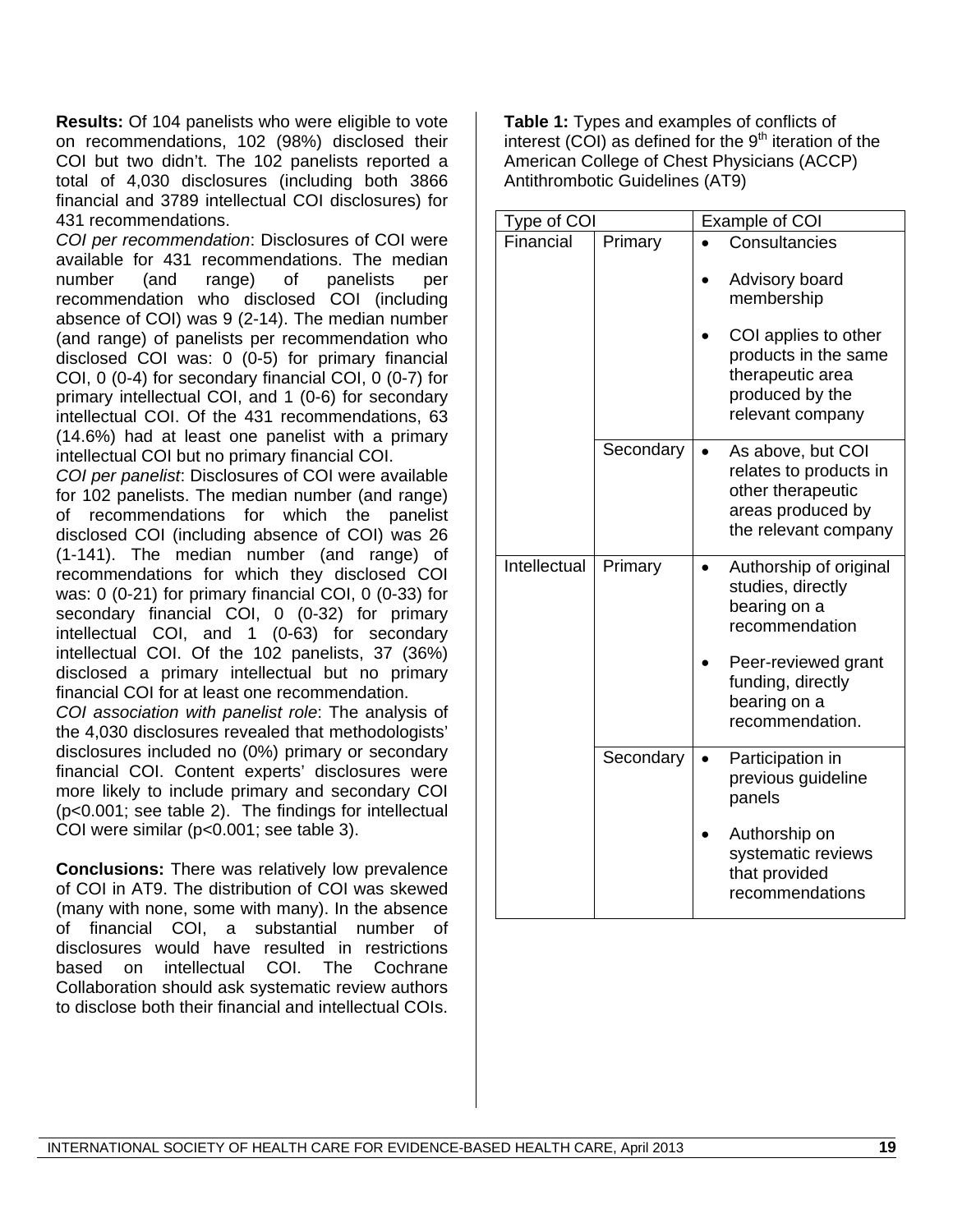**Table 2:** Distribution of financial conflicts of interest amongst panelists' disclosures (N=4,030) according to panelist role \*

|                     | None    | Primary           | Secondary |
|---------------------|---------|-------------------|-----------|
| Editor              | 428     | $0(0\%)$          | $0(0\%)$  |
|                     | (100%)  |                   |           |
| Deputy editor       | 298     | 36                |           |
|                     | (81%)   | (10%)             | 36 (10%)  |
| Expert              | 2256    | 130               |           |
|                     | (89%)   | (5%)              | 155 (6%)  |
| Frontline clinician | 261 (93 |                   |           |
|                     | %       | $0(0\%)$          | 19 (7%)   |
| Resource use        | 245     |                   |           |
| consultant          | (99%)   | 2(1%)<br>$0(0\%)$ |           |

Each AT9 chapter was co-led by an editor (a methodologist) and a deputy editor (a thrombosis expert), and included a number of thrombosis experts and in most cases a frontline clinician and a resource use consultant.

**Table 3:** Distribution of intellectual conflicts of interest amongst panelists' disclosures (N=4,030) according to panelist role

|               | None     | Primary  | Secondary |
|---------------|----------|----------|-----------|
| Editor        | 413      | $1(0\%)$ | 14 (3%)   |
|               | (97%)    |          |           |
| Deputy editor | 198      | 51(14%)  | 121 (33%) |
|               | (54%)    |          |           |
| Expert        | 1918     | 195      | 351 (1%)  |
|               | (78%)    | (8%)     |           |
| Frontline     | 278      | $1(0\%)$ |           |
| clinician     | (99%)    |          | $1(0\%)$  |
| Resource use  | 228(92%) | 2(1%)    | 17 (7%)   |
| consultant    |          |          |           |

# **Testing treatments** *interactive*

## **Douglas Badenoch, Amanda Burls, Iain Chalmers and Paul Glasziou**

Testing Treatments *interactive* is a suite of websites and an international editorial collaboration that aims to broaden awareness and understanding of the importance of fair tests of treatments.

The website achieves this by augmenting the full text of the book *Testing Treatments* with videos,

games, cartoons and other media (we are calling them "TTextras") that illustrate key aspects of clinical research.

The intent is to reach as wide an audience as possible and support effective communication of the need for fair tests of treatments.

To this end, we have also established a multilingual Editorial Alliance to run "sibling" versions of the website in multiple languages.

## **It started with a book**

The project started in 2011 by putting a PDF of the second edition of Testing Treatments online and creating placeholder websites in English, German, Turkish and Arabic. In August 2012 we added the full text as a hypertext and started to build up links to TTextras. At the same time, we developed a framework that would allow translated versions of the book content to be linked directly to one another.

Since then, we have built up a collection of around 40 TTextras, identified by the Development team and by users of the website. On average, we add one new TTextra each week. We have included resources from mainstream satirical websites, such as "Despondex": The Onion's satire on disease mongering by the pharmaceutical industry.

The website was developed using the widely-used open source platform WordPress. We have limited the amount of customisation to minimise compatibility problems with future releases of the software.

## **Understanding more about our target audience**

Testing Treatments interactive is aimed at "intermediaries": anyone who is involved in communicating information about health research to patients or the public.

Unfortunately, people who are interested in research methods are few and far between. Most of our target audience is primarily interested in a specific clinical topic, not randomization, intention to treat or confidence intervals. We still face a substantial challenge in understanding how best to frame messages about method so that they are engaging and comprehensible to a lay audience.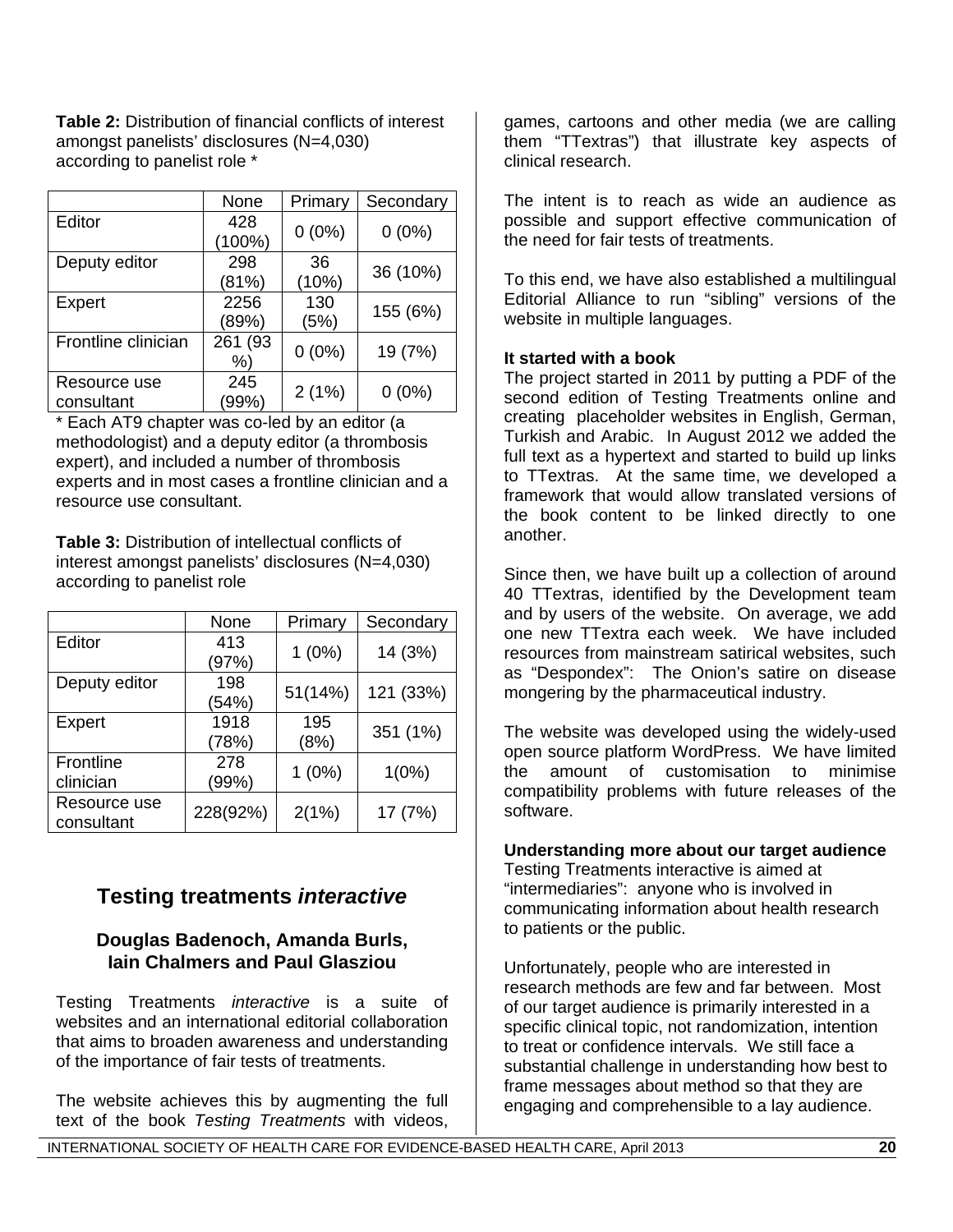For this reason we have embarked on a programme of user engagement involving teachers, journalists, information specialists, advocates, health professionals and patients. This programme has already started to yield important insights into how our message about fair tests of treatments is understood (or not!) by people who are involved with communicating health research.

## **The TTi Editorial Alliance**

Of course, it is not just English-speakers that need fair tests of treatments. A further aim of Testing Treatments interactive is to help our colleagues around the world to increase awareness of EBHC in their own language.

In December 2012 we launched the Spanish version of Testing Treatments interactive. Users of the website can switch between English and Spanish when they are reading the book hypertext. The Spanish sibling website is run by Giordano Perez Gaxiola in Mexico, and contains its own collection of TTextras that are particular to the Spanish language.

In January 2013 we formalised the international collaboration as the Testing Treatments interactive Editorial Alliance in a meeting in Oxford.

We now have sibling websites under development in Arabic, Armenian, Basque, Chinese, Croatian, French, German, Indonesian, Norwegian, Polish, Portuguese, Russian and Turkish.

## **How you can help**

- 1. Visit the website and tell us what you think: [www.testingtreatments.org](http://www.testingtreatments.org/)
- 2. Send us your TTextras: links to freely available slide shows, videos, podcasts, anything that YOU have found useful in explaining the messages of EBHC to a broader audience.
- 3. Follow us on Twitter: @TestTreatments

# **How can EBM become successful?**<sup>1</sup>

# **Brian Haynes**

In 2001, a US Institute of Medicine report<sup>1</sup> declared: "The evidence base for clinical effectiveness has become so vast that it is

essentially unmanageable for individual providers." This dire pronouncement wasn't really true then and certainly isn't true now. During the past 2<br>decades, technology and evidence-based decades, technology and evidence-based information resources have evolved so that there is now no technical reason why a practitioner and a patient can't have real time access to current best evidence for the diagnosis, prognosis, and treatment of any disorder for which there is reasonably high quality evidence $2$ .

But access to best current evidence alone is not enough. The spread of evidence-based principles into policy-making and public health is behind that for clinical practice, but is increasingly supported by specialized evidence services, notably Health [Systems Evidence](http://www.mcmasterhealthforum.org/healthsystemsevidence-en), [Health Evidence](http://health-evidence.ca/), and WHO's **[Health Evidence Network](http://www.euro.who.int/en/what-we-do/data-and-evidence/health-evidence-network-hen).** 

And then there is implementation: for many advances in health care knowledge, this requires building programs to deliver better services, and changing clinicians' practices and patients' actions. For example, optimal care for patients with stroke requires public education (so that people are aware of the symptoms and signs of stroke and promptly call for health services when they occur), training of emergency crews, allocation of resources for specialized stroke care units, training programs for the staff who will work in these units, and follow-up services for rehabilitation and secondary prevention. The infrastructure, policies and procedures necessary to support such an initiative take years to set up, and are dependent on exceptional leadership and organization, grit and determination, and often siphoning of attention and resources from other (hopefully less useful…) activities. When all is in place, more patients live and remain independent $3$ ..

Dire pronouncements about information overload notwithstanding, the future looks bright for moving sound evidence from health research into practice. But there is a lot of work to do if we are to realize consistent success in improving patient-important outcomes. EBMers wanting to keep up with advances in moving evidence into practice are<br>invited to subscribe to KT PLUS invited to subscribe to (<http://plus.mcmaster.ca/KT>), a continuously updated alerting service for studies of knowledge translation, implementation science and comparative effectiveness research. It's free!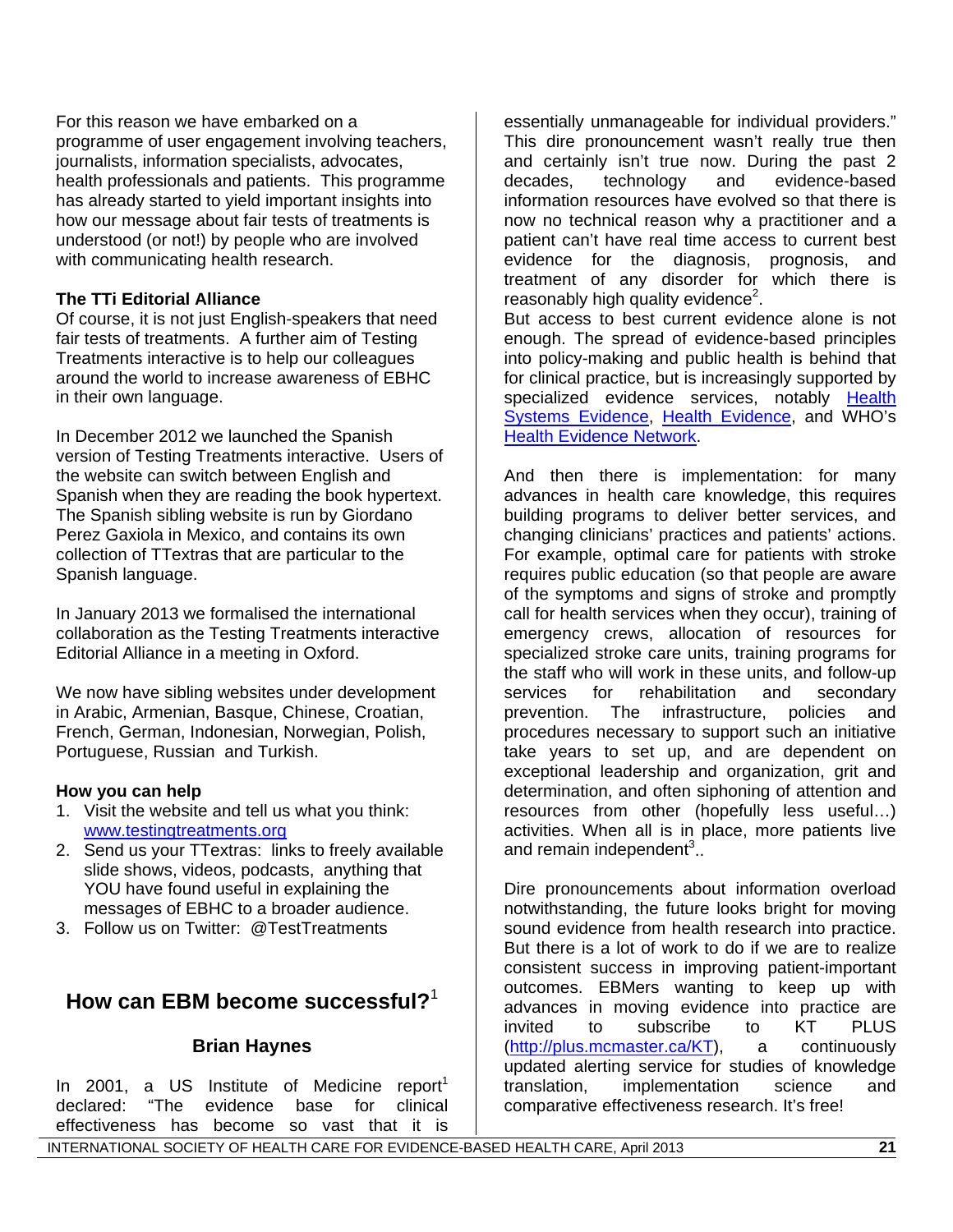## **References:**

1. Based on a blog: Haynes RB. Synopses, syntheses and summaries: how to get evidence to frontline practitioners and policy makers. Alliance for Useful Evidence. Posted March 26, 2013.

[http://www.alliance4usefulevidence.org/synops](http://www.alliance4usefulevidence.org/synopses-syntheses-and-summaries-how-to-get-evidence-to-frontline-practitioners-and-policy-makers/#_edn6) [es-syntheses-and-summaries-how-to-get](http://www.alliance4usefulevidence.org/synopses-syntheses-and-summaries-how-to-get-evidence-to-frontline-practitioners-and-policy-makers/#_edn6)[evidence-to-frontline-practitioners-and-policy](http://www.alliance4usefulevidence.org/synopses-syntheses-and-summaries-how-to-get-evidence-to-frontline-practitioners-and-policy-makers/#_edn6)[makers/#\\_edn6](http://www.alliance4usefulevidence.org/synopses-syntheses-and-summaries-how-to-get-evidence-to-frontline-practitioners-and-policy-makers/#_edn6) 

Crossing the Quality Chasm: A New Health System for the 21st Century. 2001. Board on Health Care

Services. Washington, DC: National Academy Press.

- 2. DiCenso A, Bayley E, Haynes RB. Accessing preappraised evidence: fine-tuning the 5S model into a 6S model. ACP J Club in Ann Intern Med 2009;151:JC3-2.
- 3. Stroke Unit Trialists` Collaboration. Organised inpatient (stroke unit) care for stroke. Cochrane Database Syst Rev. 2007 Oct 17;(4):CD000197. (Review) PMID: 17943737

# **The Cochrane Musculoskeletal Group - Outcome measures in rheumatology working group**

## **Rachelle Buchbinder, Ernest Choy, Lara Maxwell, Jordi Pardo, Elizabeth Tanjong-Ghogomu, Peter Tugwell**

The Cochrane Musculoskeletal Group (CMSG; [www.musculoskeletal.cochrane.org](http://www.musculoskeletal.cochrane.org/)) and OMERACT (Outcome Measures in Rheumatology; [www.omeract.org\)](http://www.omeract.org/) have established a Working Group to examine how the CMSG may use the framework of OMERACT's new 'Filter 2.0' to guide the choice of which outcomes are reported in CMSG systematic reviews.

Cochrane systematic reviews use 'Summary of Findings (SoF)' tables to present the key results of a systematic review. Up to seven outcomes may be included in a SoF table; they should be those that are deemed most important from a patient perspective and represent both benefit and harm. As well, reported outcomes should be based on instruments possessing adequate psychometric

properties. Standardizing SoF table outcomes, by condition and perhaps by intervention and stakeholder audience, would improve the quality of reviews and provide readers with a level of consistency across reviews.

OMERACT 'Filter 2.0' builds on the original OMERACT Filter of 'Truth, Discrimination, and Feasibility' in the assessment of outcome measures, and provides a more explicit framework for this assessment. Further elaboration and explanation of the concept of Filter 2.0, as discussed at the last OMERACT meeting, will be published shortly in the Journal of Rheumatology.

The CMSG-OMERACT Working Group plans to focus first on the outcome of pain and conduct a systematic review of measurement instruments with the aim of determining a hierarchy of instruments used to assess chronic pain.

The Working Group is also keen to expand to involve partners from other leading outcome measurement groups to achieve consensus around 'best-practice' methodology for establishing highquality, patient-important outcomes.

For further information, please contact Lara Maxwell, Managing Editor, Cochrane Musculoskeletal Group at [lmaxwell@uottawa.ca](mailto:lmaxwell@uottawa.ca)

# **New reporting guidelines for equityfocused systematic reviews were published in October 2012**

## **Jennifer O'Neill, Peter Tugwell, Vivian Welch**

The Campbell and Cochrane Equity Methods Group has recently developed consensus-based reporting guidelines for equity-focused systematic reviews, called PRISMA-E 2012. These reporting guidelines were developed building on a body of methodological work led by the Campbell and Cochrane Equity Methods Group to help reviewers identify, extract, and synthesise evidence on equity in systematic reviews and to improve transparency and reporting. We have defined equity-focused systematic reviews as those with interventions: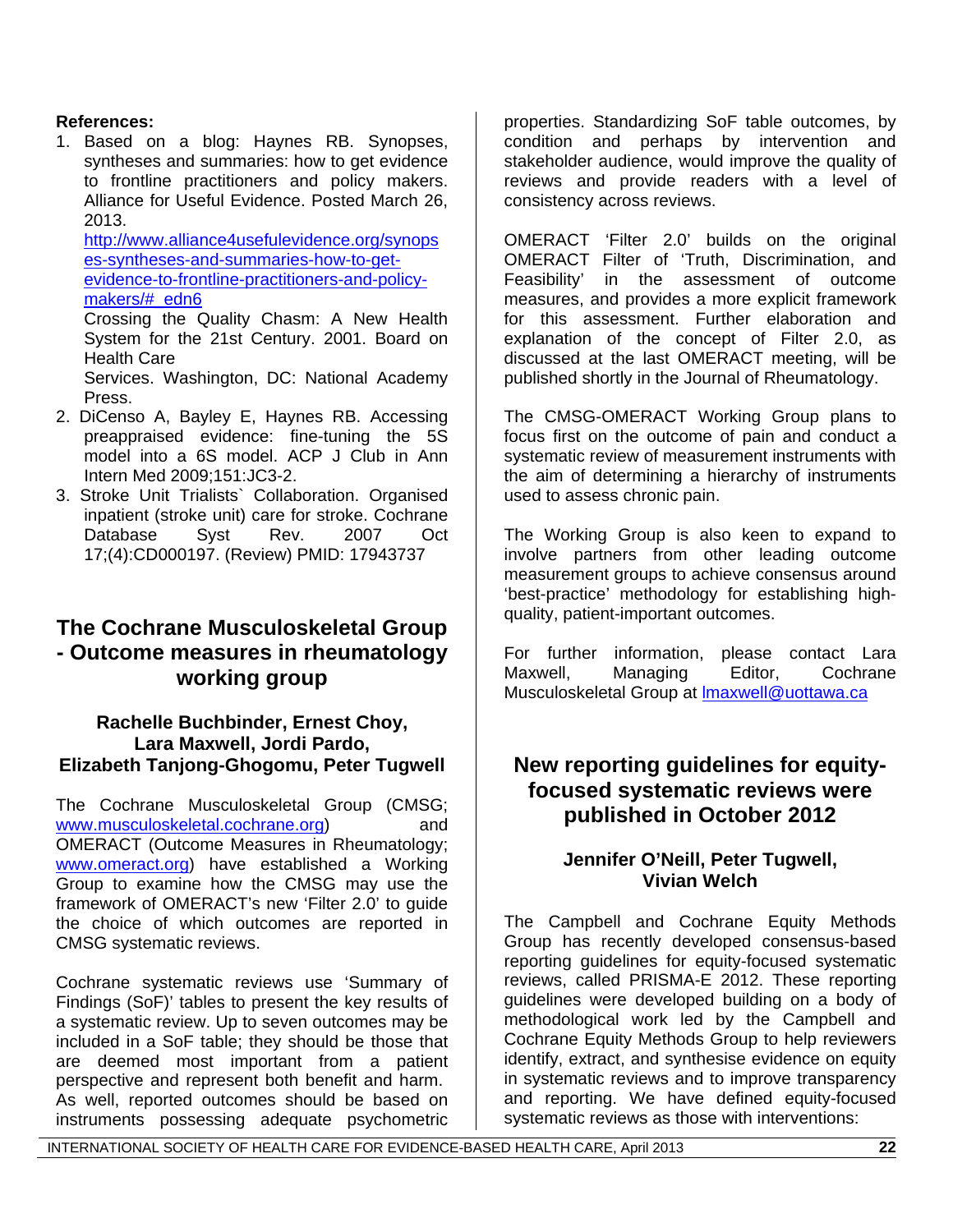- that target disadvantaged populations,
- aimed at reducing social gradients across populations, or
- not aimed at reducing inequities but likely to have important effects on equity.

The overall goal of PRISMA-E 2012 is to contribute to improving the evidence base for evidenceinformed, equity-oriented policies.

Updates, webinars, training material and a Microsoft Word version of the PRISMA-Equity 2012 checklist are available at [http://equity.cochrane.org/equity-extension-prisma.](http://equity.cochrane.org/equity-extension-prisma)

**Reference:** Welch V, Petticrew M, Tugwell P, Moher D, O'Neill J, et al. (2012) PRISMA-Equity 2012 Extension: Reporting Guidelines for Systematic Reviews with a Focus on Health Equity. PLoS

Med 9(10): e1001333. doi:10.1371/journal.pmed.10 01333

# **The addition of World Health Organization documents portal to Health Systems Evidence**

# **Sue Johnston**

Health Systems Evidence (HSE) has again expanded its role as a top resource for evidence regarding health systems with the addition of the beta version of a new portal consisting of World Health Organization (WHO) documents that address health systems.

The Intergovernmental Organizations' Health Systems Documents Portal includes a continuously updated repository of policy-relevant WHO documents, and provides 'one-stop-shopping' for the many types of documents that can support health systems strengthening by policymakers and stakeholders around the world.

The beta version contains World Health Assembly resolutions and WHO guidance, but over the summer the portal will expand to contain 22 types of documents. These documents will address important health system governance, financial and

delivery arrangements, and implementation strategies for programs, services and drugs.

Documents are obtained through searches of the WHO website and referrals from health systems experts. Once deemed eligible for inclusion, the documents are coded based on global or regional focus, the year they were published, and how they inform health systems strengthening or reform.

The integration of the new portal with the existing HSE (www.healthsystemsevidence.org) database allows the WHO documents also to be searched for using the various limits already available on the website, such as topic, theme, domain, and whether they have a general or specific focus. Results of searches for WHO documents will prompt users to view related documents in Health Systems Evidence that can provide related research evidence (such as systematic reviews and economic evaluations) on the same topic, further enhancing the usefulness of the new portal.

New search limits and design elements were introduced on the HSE website at the same time the first WHO documents were added, to increase ease of navigation and expand the options for searching for documents. The new limits – including a general or specific focus, the theme of health promotion/primary prevention and a country focus – can be combined with all other search options for HSE, as well as the complementary content, to provide additional ways for users to find the type of evidence they require.

The design changes recently implemented for HSE make it easier to navigate all areas of the site, and help users to more rapidly identify information that can assist them in their roles within health systems.

In addition to the new search limits added to HSE, the existing Evidence-Informed Healthcare Renewal (EIHR) Portal – the only part of the site that has a focus on Canada – has a new jurisdiction search function that allows users to look for policyrelevant documents focused on Canada's federal/national level, or on specific provinces or territories.

The WHO documents and the EIHR Portal are available to anyone who registers for Health Systems Evidence, the world's most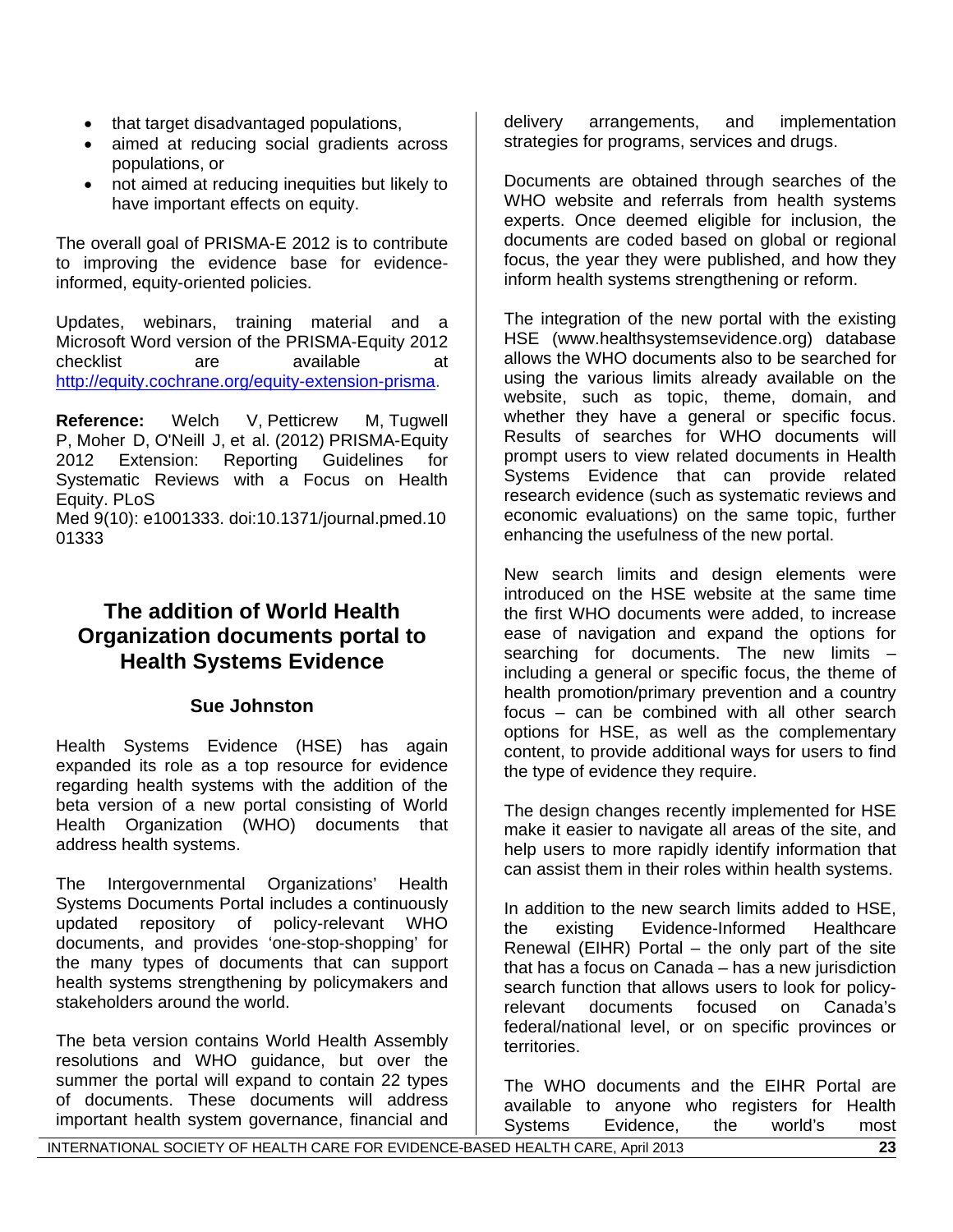comprehensive free access point for evidence to support policymakers, stakeholders and researchers interested in strengthening or reforming health systems.

# **New tool for knowledge dissemination in Orthopedics**

# **Nasir Hussain, Mohit Bhandari**

Present day physicians are increasingly interested in basing their clinical decisions and actions on the best available scientific evidence in conjunction with their own expertise and their patient's values and preferences. Keeping up to date with the published literature can be a daunting task for any clinician, however, given the rate at which new studies now appear. Current point-of-care resources such as UpToDate, DynaMed and First Consult can be excellent resources for summaries of evidence; however, the proportion of overall surgery-related content is small. A recent systematic review conducted by Turvey et al. (2013) found that the average orthopaedic content within five commonly used point-of-care resources was 2.04% (range 0.2% - 4%) (1). For the practicing surgeon, using such resources may not provide adequate results and as a result it may be cumbersome to find relevant content.

OrthoEvidence [\(www.myorthoevidence.com\)](http://www.myorthoevidence.com/) is unique in that it focuses particularly on presenting high-quality evidence within the field of orthopaedics, thereby providing orthopaedic healthcare professionals with only relevant content. The website is designed to save clinician the most time by 1) searching for randomized controlled trials and meta-analyses in over 60 orthopaedic journals each month, 2) critically appraising each included article, and 3) creating a unique summary report (Advanced Clinical Evidence Report) which highlights the important take-home information. Thus, OrthoEvidence directly aids the physician desiring to incorporate evidence into practice. Resources such as OrthoEvidence may prove to be invaluable to the medical practitioner who does not have the large amount of time that is required to search for relevant and high-quality evidence within their field.

## **References:**

1) Turvey S, Hussain N, Banfield L, Bhandari M. Orthopaedic Surgical Content Associated with Resources for Clinical Evidence (S.C.A.R.C.E*). Journal of the Canadian Health Libraries* In Press, 2013.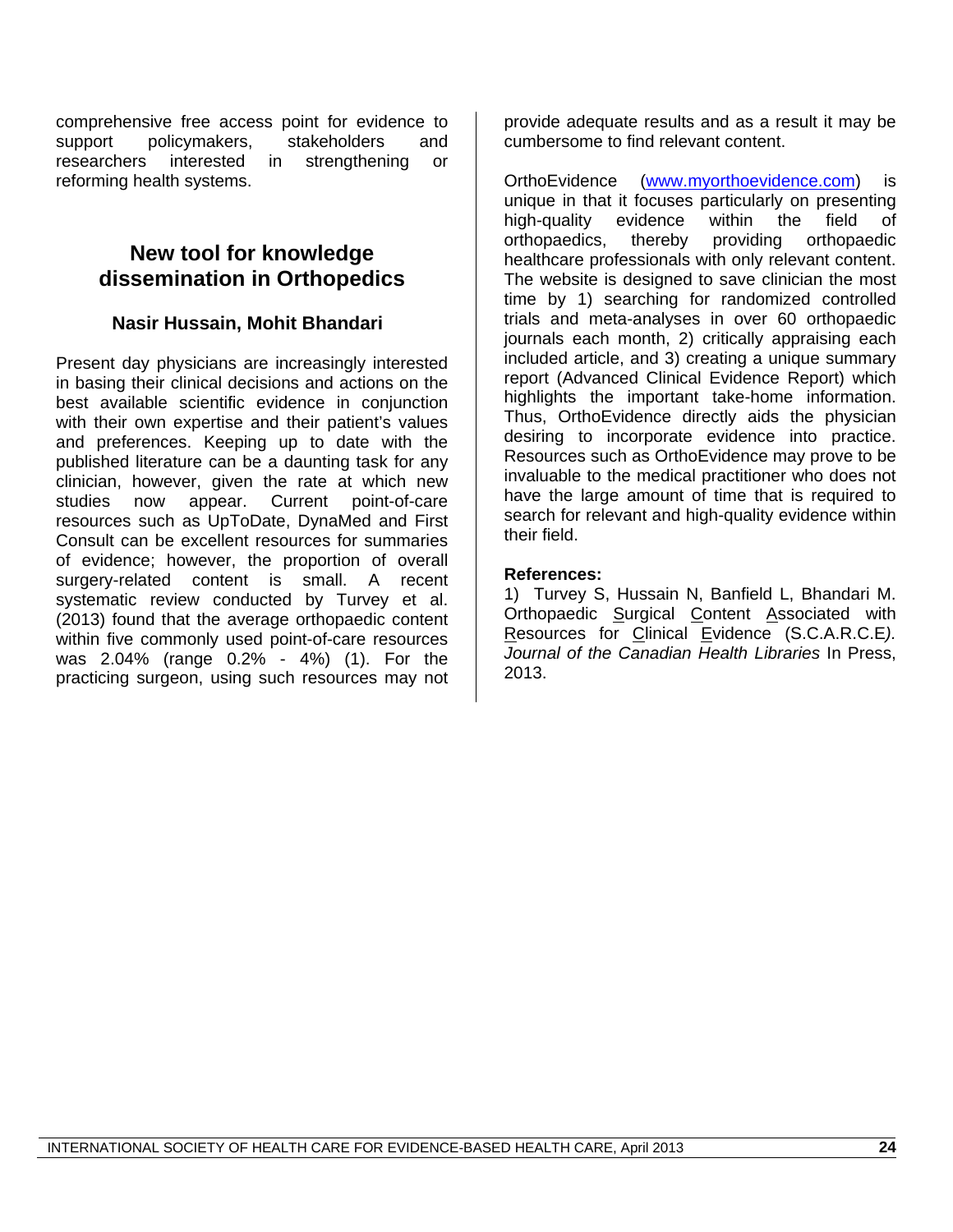

## June 10-14, 2013

#### **McMaster University**

Come to McMaster, the birthplace of evidencebased health-care, to join in one of two closely related workshops.

The first caters to dinicians who wish to improve their clinical practice through enhanced skills in reading, interpreting, and applying the medical literature.

The second is designed for clinician educators interested in enhancing their skills for teaching the principles of evidence-based practice to others.

Both workshops are tailored to faculty and community internists, hospitalists, and senior and incoming chief residents.

# McMaster Evidence-Based Practice Workshops Monday, June 10th - Friday, June 14th, 2013

#### **WHAT IS EVIDENCE-BASED** CLINICAL PRACTICE / **EVIDENCE-BASED MEDICINE?**

Evidence-based dinical practice (EBCP) is an approach to health-care practice that explicitly acknowledges the evidence that bears on each patient management decision, the strength of that evidence, the benefits and risk of alternative management strategies, and the role of patients' values and preferences in trading off those benefits and risks.

#### WHY ARE EVIDENCE AND **VALUES OR PREFERENCES IMPORTANT?**

Clinicians are confronted daily with questions about the interpretation of diagnostic tests, the harm associated with exposure to an agent, the prognosis of a disease in a specific patient, the effectiveness of a preventive or therapeutic intervention, and the relative costs and benefits associated with these decisions. Both dinicians and policy makers need to know whether the conclusions of a primary study or a systematic review are valid, and whether recommendations in clinical practice guidelines are sound.

Members of the Department of Clinical Epidemiology and Biostatistics at McMaster University, in collaboration with other colleagues trained in both medicine and in clinical epidemiology, have developed a set of common sense strategies

to assist in the critical appraisal of evidence. They have also developed approaches to explicitly considering values and preferences in clinical decisionmaking, thereby encouraging the practice of EBCP.

#### **WORKSHOP OBJECTIVES**

- Both streams: To help participants advance their skills in critically appraising the literature, and their skills in adknowledging and incorporating values and preferences in dinical decision making
- \* Improve your practice stream: To aquire an understanding of common epidemi dogical concepts (e.g. interpreting hazard ratios, confidence intervals, critical appraisals of a systematic review) and advance their skills in using the literature for quality assurance, improving practice, and judging comparative effectiveness of health care interventions.
- \* Teaching stream: To help participants learn how to teach EBCP using a variety of educational models in different settings, with different types of learners.

#### **WORKSHOP FORMAT**

The workshop is offered as a one-week intensive course.

Participants will be learning in interactive small groups led by dinical epidemidogists and

McMaster Evidence-Based Practice Workshops | June 10-14, 2013 | http://ebm.mcmaster.ca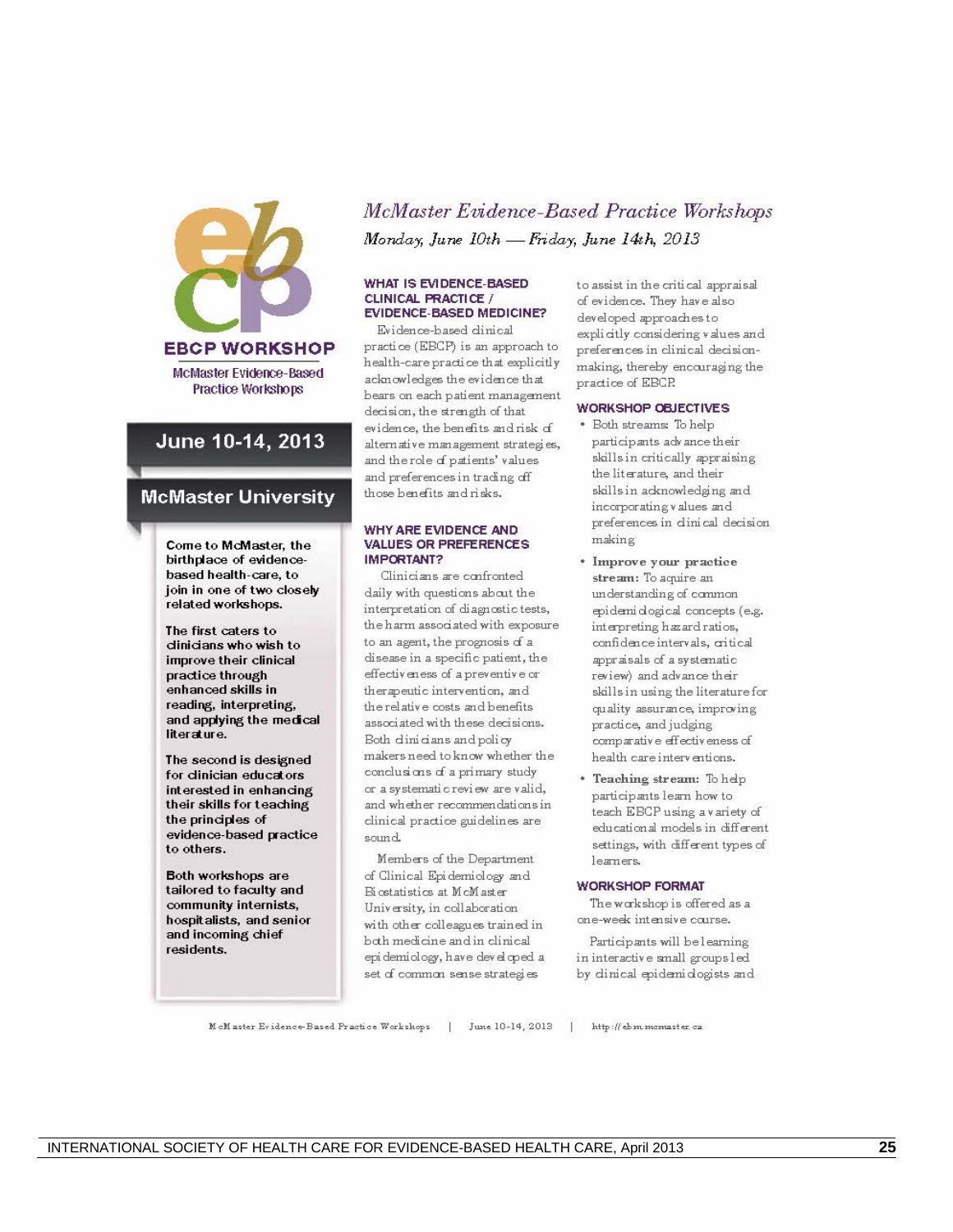practitioners from McMaster and other institutions. The workshop will consist of small and large group sessions, individual study time and, for the teaching stream, opportunities for workshop participants to lead teaching sessions using their own ideas, materials, and reflecting their own experiences.

#### **WORKSHOP MATERIALS**

Prior to and at the workshop, participants will have access on-line to educational materials that include literature on critical appraisal and EBCP, the small group learning format, a set of clinical problems, JAMAevidence, and a variety of other EBCP aids.

#### **WHY COME TO MCMASTER UNIVERSITY?**

McMaster University is not only the birthplace of evidence-based medicine, and has produced the definitive evidence-based health care texts. We also continue to lead the world in innovation and advances in EBHC practice and teaching. McMaster's workshop, running for more than 25 years, has provided the model for EBHC workshops throughout the world. Over this time, we have developed a cadre of the best EBHC educators in North America who return to the workshop year after year because of the intensely stimulating and educational environment. Come to experience the best in EBHC education!

#### **TRAVEL, FACILITIES AND ACCOMMODATION**

The workshop will be held at McMaster University. Upon confirmation of a definite placement in the workshop, you will receive a formal letter, access to the website and background and introductory materials will be provided with general information regarding specifics of the workshop, accommodation and travel. TRAVEL AND **ACCOMMODATION** ARRANGEMENTS ARE THE RESPONSIBILITY OF THE REGISTRANT. Modest accommodation is available on campus. Other accommodations are available in city hotels, 10-30 minutes away by foot, bus or car.

| <b>REGISTRATION FEES</b>                  | CDN $$*$    | US <sub>s</sub> |  |
|-------------------------------------------|-------------|-----------------|--|
| One member from an institution            | \$2800      | \$2885          |  |
| Two members from an institution           | \$2500 each | \$2575 each     |  |
| Three or more members from an institution | \$2200 each | \$2270 each     |  |

\*Includes 13% Harmonized Sales Tax (HST # R119-035-988). Tuition includes all workshop materials, photocopying services, access to computer literature searching and dinner on the first and last evenings.

#### **REGISTER ON-LINE AT:**

http://ebm.mcmaster.ca/registration online.htm

Please return the completed application form and registration fee (North American registrants please send cheque or money order; non-North American registrants please send international money order drawn on a USA or Canadian bank).

#### Please make the registration fee payable to **MCMASTER UNIVERSITY**, and send to

**Laurel Grainger EBCP Workshop Registrar** McMaster University 1280 Main Street West, HSC 2C12 Hamilton, ON L8S 4K1 Canada

#### PLEASE DIRECT ANY INQUIRIES TO:

Deborah Maddock, EBCP Workshop Coordinator or Laurel Grainger, EBCP Workshop Registrar Telephone: 905.525.9140 ext 22900, ext 23162 Fax: 905.524.3841 E-mail:  $maddock@$ memaster.ca E-mail:  $graing@$ mcmaster.ca

McMaster Evidence-Based Practice Workshops

June 10-14, 2013

http://ebm.momaster.ca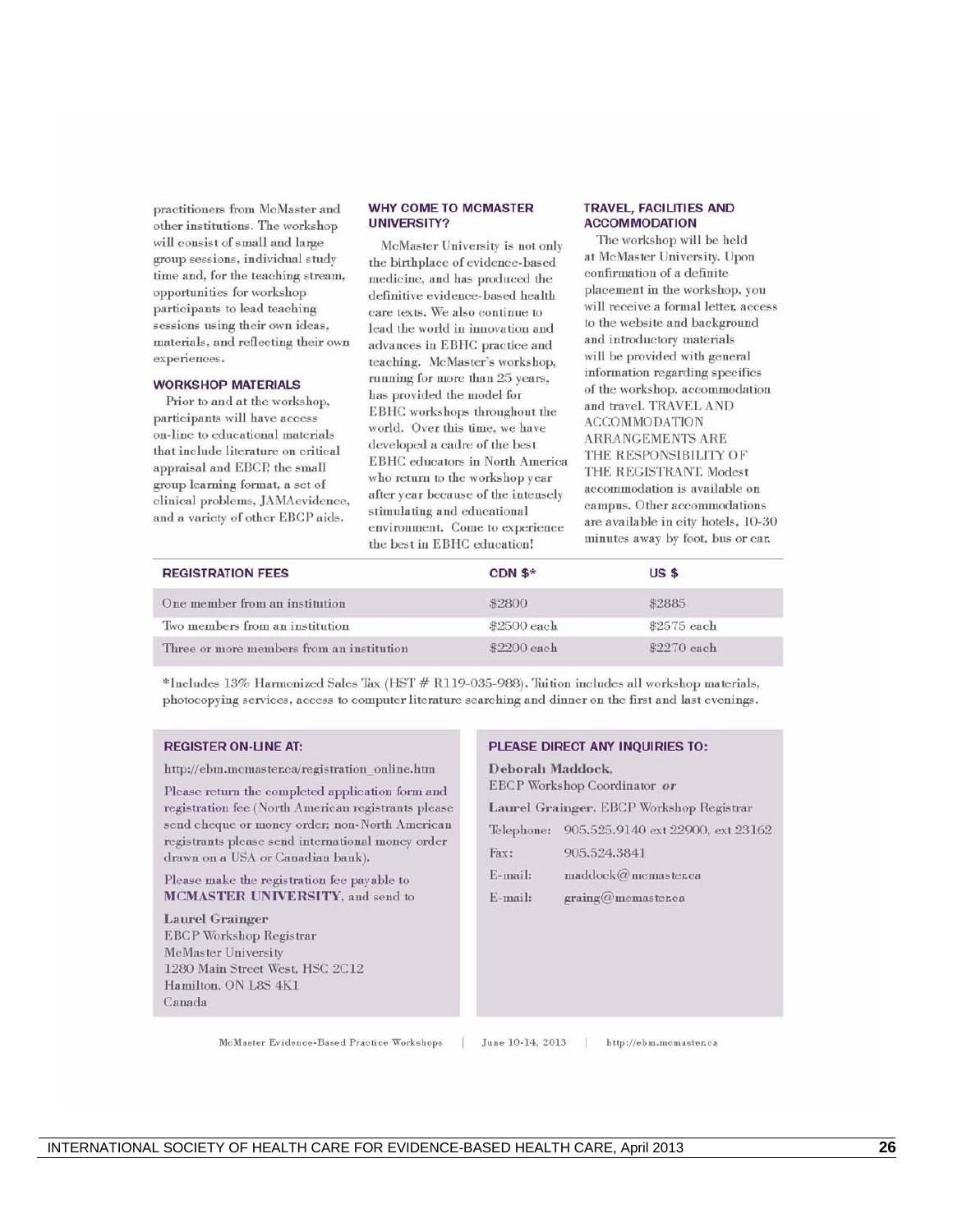# **GUEST CONTRIBUTORS**

**Hiba Abou-Haidar [Hiba-abou-haidar@mail.mcgill.ca](mailto:Hiba-abou-haidar@mail.mcgill.ca)**

**Abd Moain Abu Dabrh [Abudabrh.abdmoain@mayo.edu](mailto:Abudabrh.abdmoain@mayo.edu)**

**Elie A. Akl [ea32@aub.edu.lb](mailto:ea32@aub.edu.lb)**

**Pablo Alonso [palonso@santpau.cat](mailto:palonso@santpau.cat)**

**Osama Altayar [Altayar.osama@mayo.edu](mailto:Altayar.osama@mayo.edu)**

**Noor Asi [Asi.noor@mayo.edu](mailto:Asi.noor@mayo.edu)**

**Daniel Avrahami [Dr.danavrahami@gmail.com](mailto:Dr.danavrahami@gmail.com)**

**Douglas Badenoch [Douglas.badenoch@minervation.com](mailto:Douglas.badenoch@minervation.com)** 

**Mohit Bhandari [bhandam@mcmaster.ca](mailto:bhandam@mcmaster.ca)** 

**David Brunarski [drbrunarski@humax.ca](mailto:drbrunarski@humax.ca)**

**Rachelle Buchbinder [Rachelle.buchbinder@med.monash.edu.au](mailto:Rachelle.buchbinder@med.monash.edu.au)** 

**Paul Bruno [Paul.bruno@uregina.ca](mailto:Paul.bruno@uregina.ca)**

**Amanda Burls [Amanda.burls@phc.ox.ac.uk](mailto:Amanda.burls@phc.ox.ac.uk)**

**Stephen Burnie [sburnie@cmcc.ca](mailto:sburnie@cmcc.ca)**

**Jason Busse [j.busse@rogers.com](mailto:j.busse@rogers.com)**

**Hugo Catalano [hcatalano@fmed.uba.ar](mailto:hcatalano@fmed.uba.ar)** **Iain Chalmers [ichalmers@jameslind.net](mailto:ichalmers@jameslind.net)** 

**Philip Clayton [Philip.clayton@sydney.edu.au](mailto:Philip.clayton@sydney.edu.au)**

**Ernest Choy [choyeh@cardiff.ac.uk](mailto:choyeh@cardiff.ac.uk)** 

**Cochrane Musculoskeletal Group [lmaxwell@uottawa.ca](mailto:lmaxwell@uottawa.ca)**

**Gaelan Connell [gconnell@cmcc.ca](mailto:gconnell@cmcc.ca)**

**Eric A Coomes [ecoomes@gmail.com](mailto:ecoomes@gmail.com)**

**Juan Pablo Domecq Garces [Domecqgarces.juanpablo@mayo.edu](mailto:Domecqgarces.juanpablo@mayo.edu)**

**Shanil Ebrahim [Shanil.ebrahim@utoronto.ca](mailto:Shanil.ebrahim@utoronto.ca)**

**Pierre El-Hachem [elhachemp@gmail.com](mailto:elhachemp@gmail.com)**

**Tarig Elraiyah [Elraiyah.tarig@mayo.edu](mailto:Elraiyah.tarig@mayo.edu)**

**Hertzel Gerstein [gerstein@mcmaster.ca](mailto:gerstein@mcmaster.ca)** 

**Paul Glasziou [pglaszio@bond.edu.au](mailto:pglaszio@bond.edu.au)**

**Gordon Guyatt [guyatt@mcmaster.ca](mailto:guyatt@mcmaster.ca)**

**Brian Haynes [bhaynes@mcmaster.ca](mailto:bhaynes@mcmaster.ca)**

**Diane Heels-Ansdell [ansdell@mcmaster.ca](mailto:ansdell@mcmaster.ca)**

**Victoria Hodgetts [vickyhodgetts@doctors.org.uk](mailto:vickyhodgetts@doctors.org.uk)**

**Nasir Hussain [nasir.hussain@utoronto.ca](mailto:nasir.hussain@utoronto.ca)**

INTERNATIONAL SOCIETY OF HEALTH CARE FOR EVIDENCE-BASED HEALTH CARE, April 2013 **27**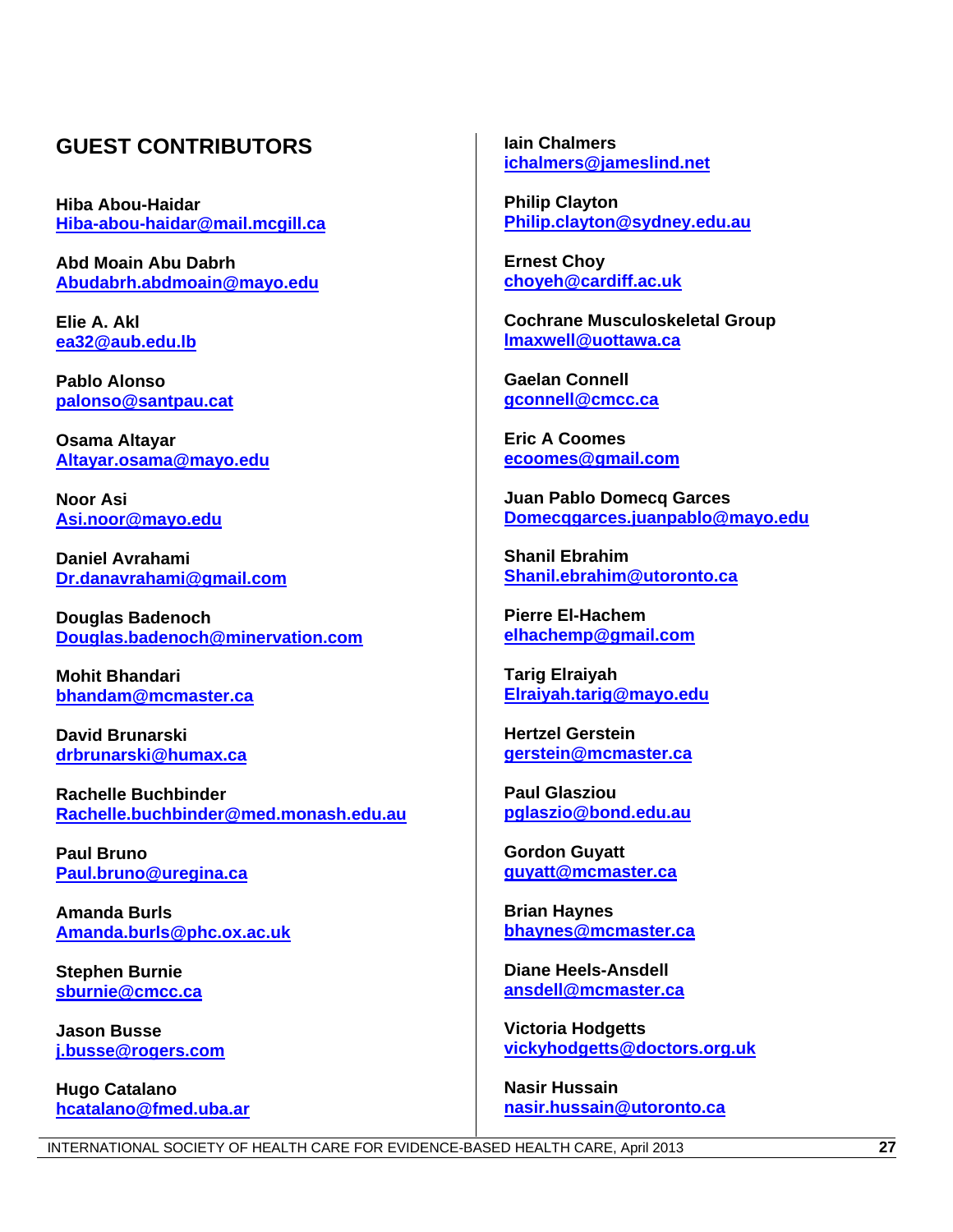**A. Izcovich [Hambp2008@gmail.com](mailto:Hambp2008@gmail.com)**

**Janey Jim [drjaneyjim@gmail.com](mailto:drjaneyjim@gmail.com)** 

**Bradley Johnston [Bradley.johnston@sickkids.ca](mailto:Bradley.johnston@sickkids.ca)**

**Sue Johnston [sjohnst@mcmaster.ca](mailto:sjohnst@mcmaster.ca)**

**Karin Kirmayr [karinkir@gmail.com](mailto:karinkir@gmail.com)**

**Frances LeBlanc [fleblanc@chiropracticcanada.ca](mailto:fleblanc@chiropracticcanada.ca)**

**Sadia Malick [Malicks1@doctors.org.uk](mailto:Malicks1@doctors.org.uk)**

**Keshena Malik [drkeshenamalik@gmail.com](mailto:drkeshenamalik@gmail.com)**

**Gonzalez Malla [acordatedemimail@gmail.com](mailto:acordatedemimail@gmail.com)**

**Lara Maxwell [lmaxwell@uottawa.ca](mailto:lmaxwell@uottawa.ca)** 

**Craig Mellis [Craig.mellis@sydney.edu.au](mailto:Craig.mellis@sydney.edu.au)**

**Victor M Montori [Montori.victor@mayo.edu](mailto:Montori.victor@mayo.edu)**

**M. Hassan Murad [Murad.mohammad@mayo.edu](mailto:Murad.mohammad@mayo.edu)**

**Reem Mustafa [ramustafa@gmail.com](mailto:ramustafa@gmail.com)**

**Ignacio Neumann [Ignacio.neumann@gmail.com](mailto:Ignacio.neumann@gmail.com)**

**Trung Ngo [tngo@cmcc.ca](mailto:tngo@cmcc.ca)**

**Jennifer O'Neill [Jennifer.oneill@uottawa.ca](mailto:Jennifer.oneill@uottawa.ca)**  **Jordi Pardo [jpardo@uottawa.ca](mailto:jpardo@uottawa.ca)** 

**Kameshwar Prasad [drkameshwarprasad@gmail.com](mailto:drkameshwarprasad@gmail.com)**

**Gabriella J. Prutsky Lopez [Prutskylopez.gabriela@mayo.edu](mailto:Prutskylopez.gabriela@mayo.edu)**

**W. Scott Richardson [wscottr@uga.edu](mailto:wscottr@uga.edu)**

**John Riva [rivaj@mcmaster.ca](mailto:rivaj@mcmaster.ca)**

**Robert Rodine [robrodine@hotmail.com](mailto:robrodine@hotmail.com)** 

**Holger J Schunemann [schuneh@mcmaster.ca](mailto:schuneh@mcmaster.ca)**

**Tesha Slack [teshaslack@gmail.com](mailto:teshaslack@gmail.com)**

**Ivan A Steenstra [isteenstra@iwh.on.ca](mailto:isteenstra@iwh.on.ca)**

**Peter Struijs [paastruijs@hotmail.com](mailto:paastruijs@hotmail.com)**

**Xin Sun [Sunx26@gmail.com](mailto:Sunx26@gmail.com)**

**Elizabeth Tanjong-Ghogomu [cmsg@uottawa.ca](mailto:cmsg@uottawa.ca)** 

**David Torrance [David.torrance@gmail.com](mailto:David.torrance@gmail.com)**

**Peter Tugwell [Tugwell.bb@uottawa.ca](mailto:Tugwell.bb@uottawa.ca)** 

**Chaitanya Undavalli [Undavalli.chaitanya@mayo.edu](mailto:Undavalli.chaitanya@mayo.edu)**

**Stephen Walter [walter@mcmaster.ca](mailto:walter@mcmaster.ca)**

**Vivian Welch [Vivian.welch@uottawa.ca](mailto:Vivian.welch@uottawa.ca)**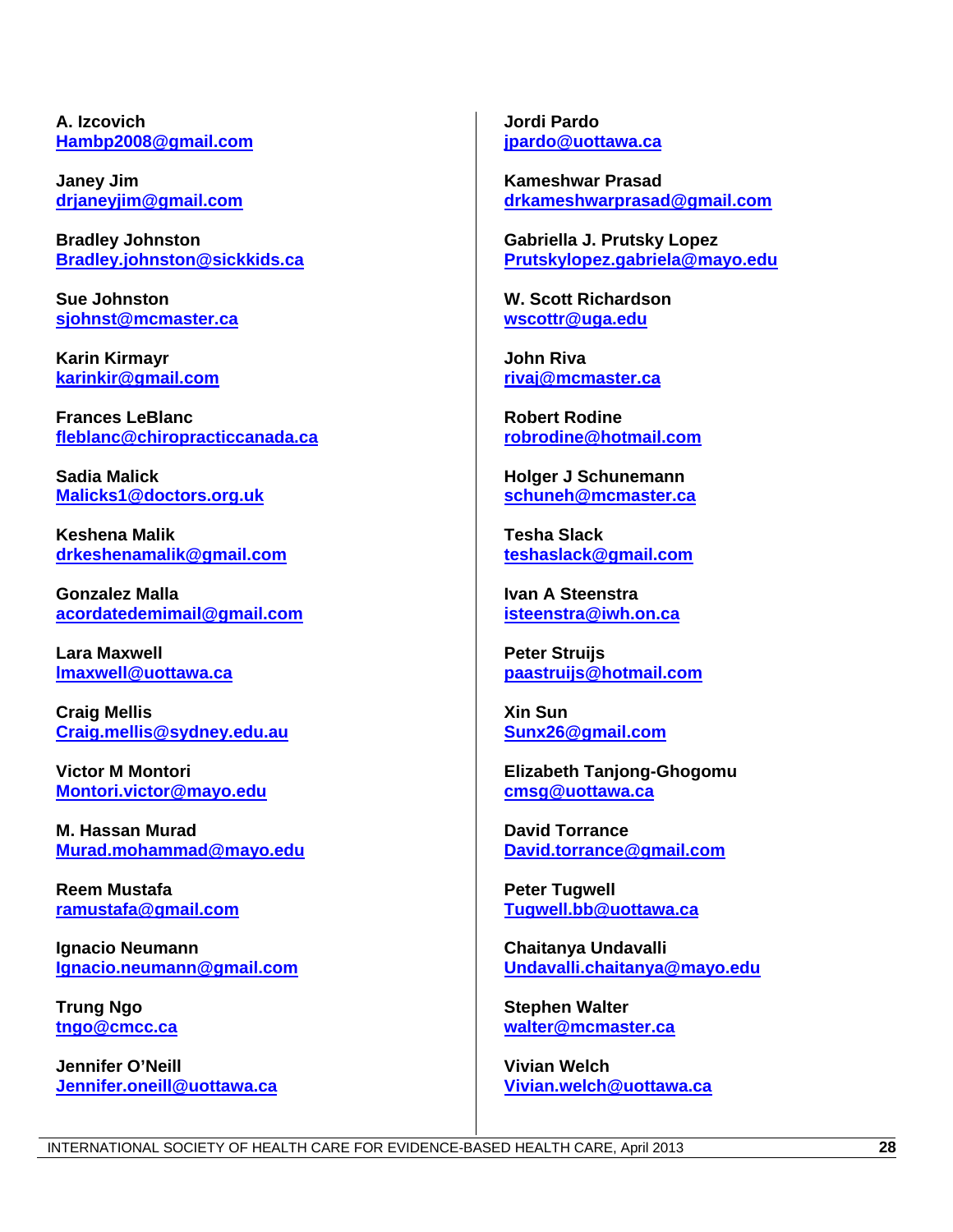# **EDITORS**

#### *Jason Busse*

Assistant Professor, Clinical Epidemiology & Biostatistics McMaster University, Faculty of Health Sciences Clinical Epidemiology & Biostatistics 1280 Main Street West, HSC-2C12 Hamilton, ON L8S 4K1 **[j.busse@rogers.com](mailto:j.busse@rogers.com)**

#### *Paul Glasziou*

Professor of Evidence-Based Medicine Director of the Centre for Research in Evidence-Based Health Care, Bond University Qld, Australia 4229 **pglaszi[o@bond.edu.au](mailto:Paul_Glasziou@bond.edu.au)**

#### *Gordon Guyatt*

Professor, Clinical Epidemiology & Biostatistics McMaster University, Faculty of Health Sciences Clinical Epidemiology & Biostatistics 1280 Main Street West, HSC-2C12 Hamilton, ON L8S 4K1 **[guyatt@mcmaster.ca](mailto:guyatt@mcmaster.ca)**

# **EDITORIAL ASSISTANT**

#### *Laurel Grainger*

McMaster University, Faculty of Health Sciences Clinical Epidemiology & Biostatistics 1280 Main Street West, HSC-2C12D Hamilton, ON L8S 4K1 **[graing@mcmaster.ca](mailto:graing@mcmaster.ca)**